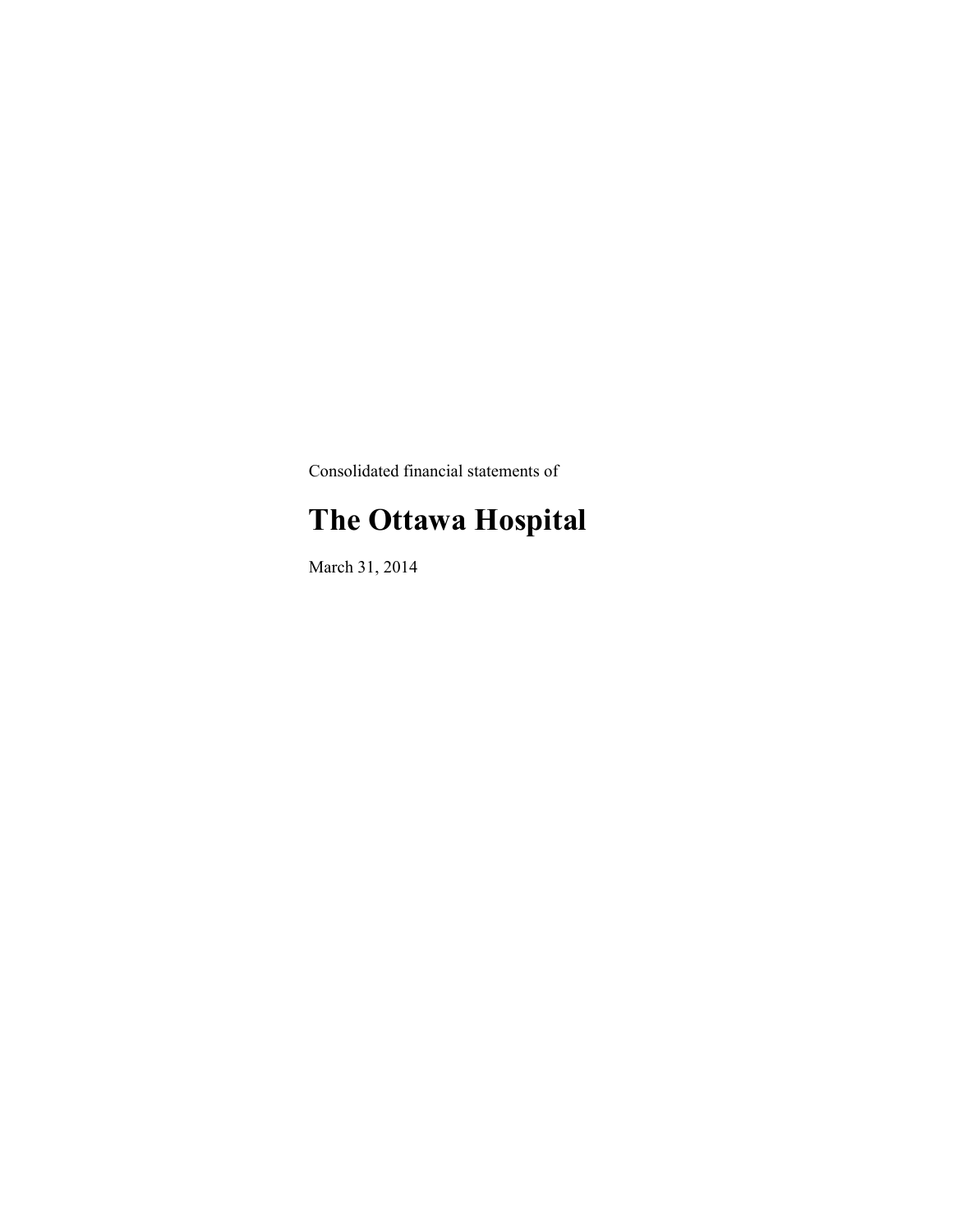March 31, 2014

### Table of contents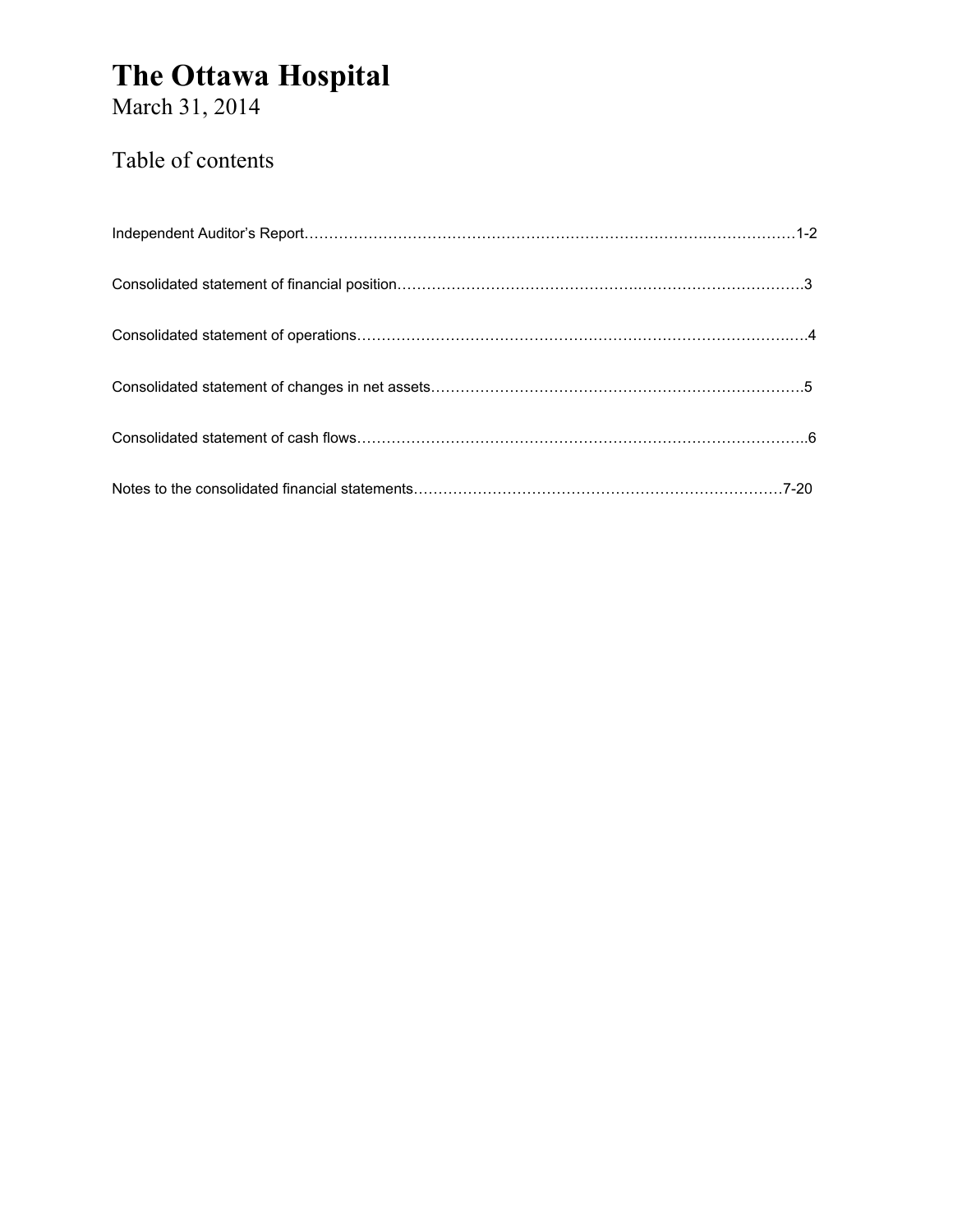Deloitte LLP 1600 - 100 Queen Street Ottawa ON K1P 5T8 Canada

Tel: (613) 236-2442 Fax: (613) 236-2195 <www.deloitte.ca>

### <span id="page-2-0"></span>**Independent Auditor's Report**

To the Board of Governors of The Ottawa Hospital and the Ministry of Health and Long-Term Care of Ontario

We have audited the accompanying consolidated financial statements of The Ottawa Hospital (the "Hospital"), which comprise the consolidated statement of financial position as at March 31, 2014 and the consolidated statements of operations, changes in net assets and cash flow for the year then ended, and a summary of significant accounting policies and other explanatory information.

#### **Management's Responsibility for the Consolidated Financial Statements**

Management is responsible for the preparation and fair presentation of these consolidated financial statements in accordance with Canadian public sector accounting standards for government not-for-profit organizations, and for such internal control as management determines is necessary to enable the preparation of consolidated financial statements that are free from material misstatement, whether due to fraud or error.

#### **Auditor's Responsibility**

Our responsibility is to express an opinion on these consolidated financial statements based on our audit. We conducted our audit in accordance with Canadian generally accepted auditing standards. Those standards require that we comply with ethical requirements and plan and perform the audit to obtain reasonable assurance about whether the consolidated financial statements are free from material misstatement.

An audit involves performing procedures to obtain audit evidence about the amounts and disclosures in the consolidated financial statements. The procedures selected depend on the auditor's judgment, including the assessment of the risks of material misstatement of the consolidated financial statements, whether due to fraud or error. In making those risk assessments, the auditor considers internal control relevant to the entity's preparation and fair presentation of the consolidated financial statements in order to design audit procedures that are appropriate in the circumstances, but not for the purpose of expressing an opinion on the effectiveness of the entity's internal control. An audit also includes evaluating the appropriateness of accounting policies used and the reasonableness of accounting estimates made by management, as well as evaluating the overall presentation of the consolidated financial statements.

We believe that the audit evidence we have obtained is sufficient and appropriate to provide a basis for our audit opinion.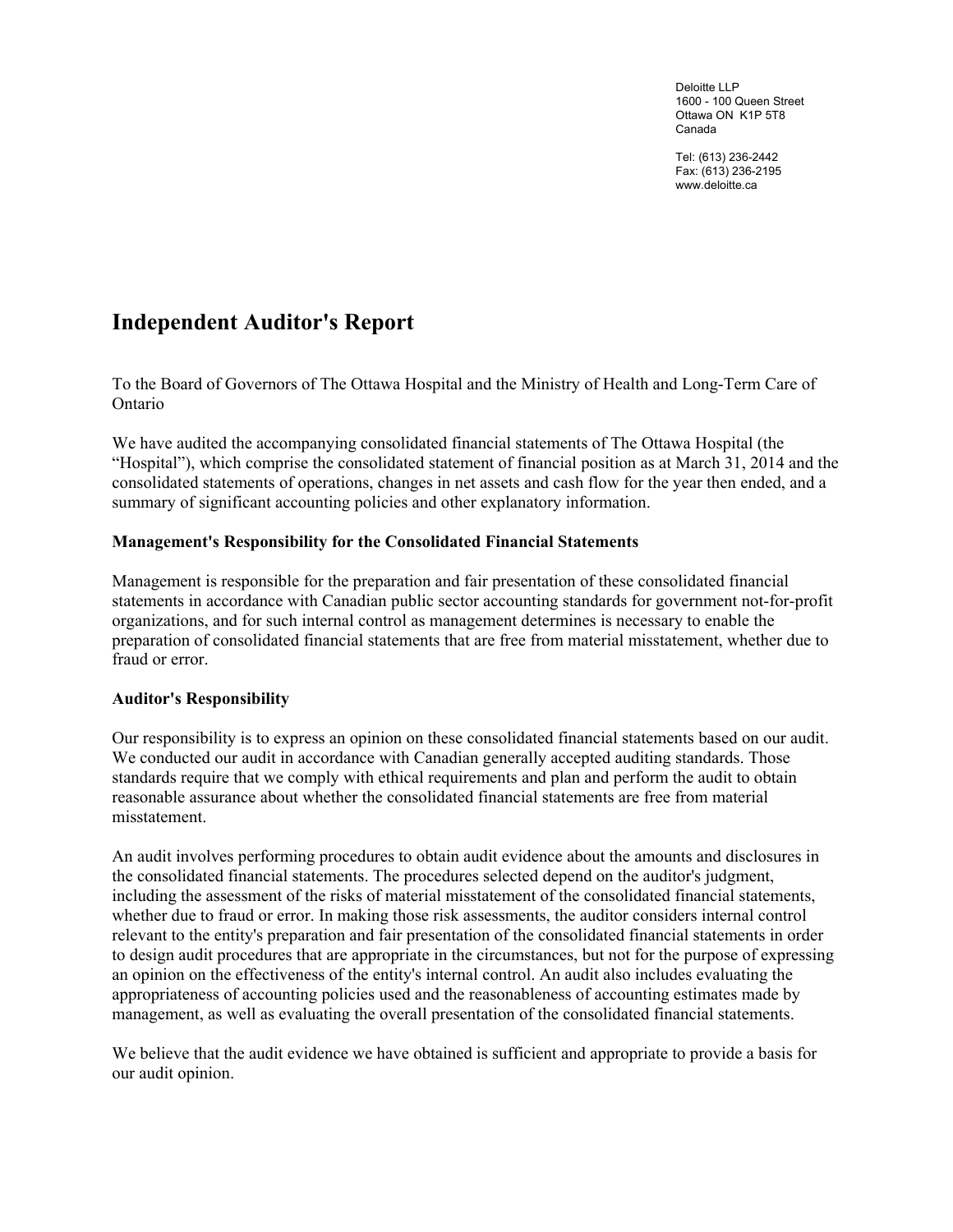#### **Opinion**

In our opinion, the consolidated financial statements present fairly, in all material respects, the financial position of the Hospital as at March 31, 2014, and the results of its operations and its cash flows for the year then ended in accordance with Canadian public sector accounting standards for government not-forprofit organizations.

Chartered Professional Accountants, Chartered Accountants Licensed Public Accountants

June 4, 2014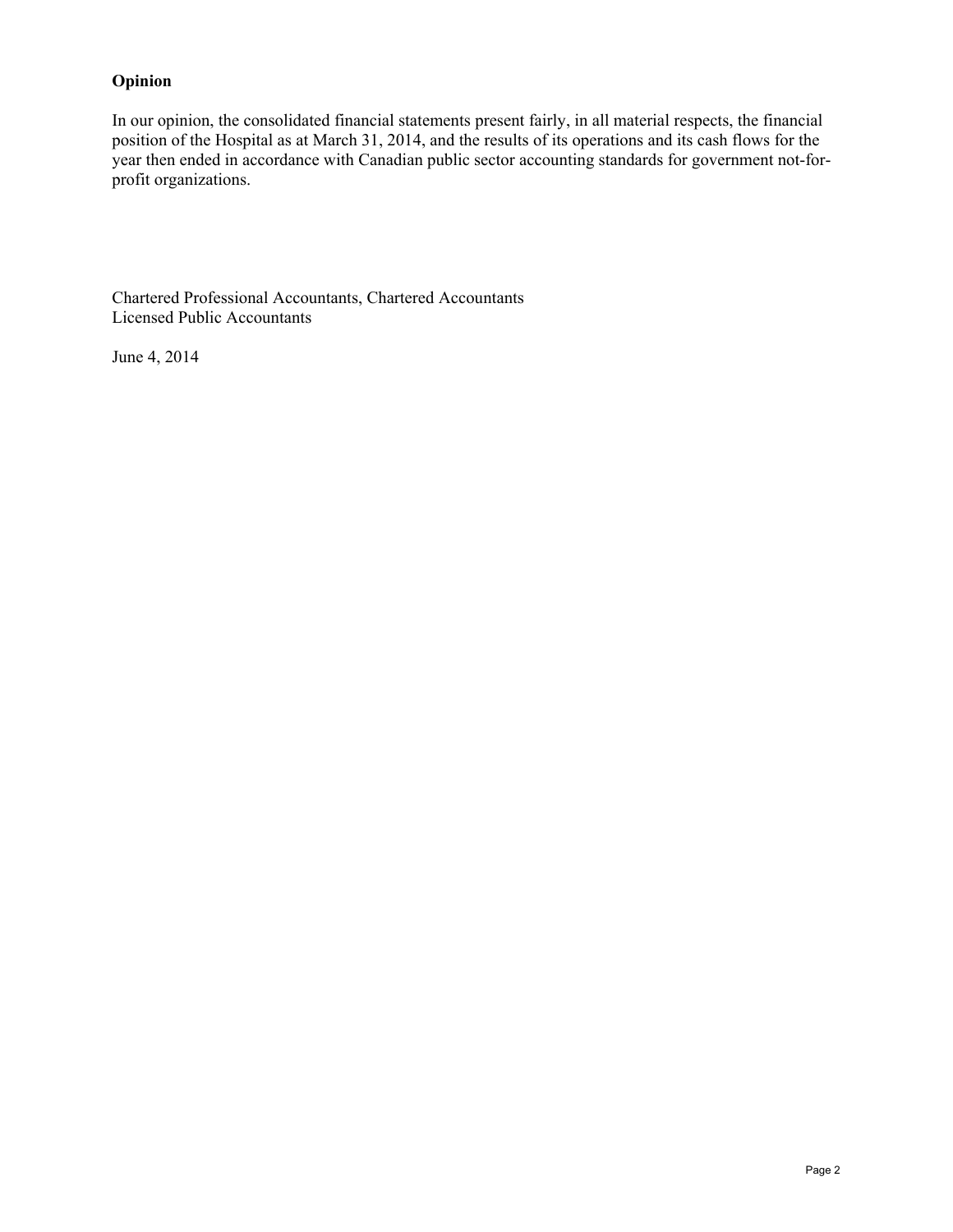### <span id="page-4-0"></span>Consolidated statement of financial position

as at March 31, 2014

(in thousands of dollars)

|                                                                | 2014       | 2013       |
|----------------------------------------------------------------|------------|------------|
|                                                                | \$         | \$         |
| Assets                                                         |            |            |
| <b>Current assets</b>                                          |            |            |
| Cash                                                           | 28,259     | 23,436     |
| Short-term investments                                         | 1,551      | 1,157      |
| Accounts receivable (Note 3)                                   | 63,790     | 72,483     |
| Inventories                                                    | 16,543     | 15,331     |
| Prepaid expenses                                               | 7,205      | 6,712      |
|                                                                | 117,348    | 119,119    |
| Capital grants receivable (Note 3)                             | 11,719     | 11,397     |
| Investments held for capital purchases                         | 88,443     | 81,022     |
| Capital assets (Note 4)                                        | 628,711    | 639,872    |
| Funds held in trust (Note 8)                                   | 31,231     | 33,239     |
|                                                                | 877,452    | 884,649    |
| <b>Liabilities</b>                                             |            |            |
| <b>Current liabilities</b>                                     |            |            |
| Accounts payable and accrued liabilities                       | 227,900    | 265,292    |
| Payable to The Ottawa Hospital Residence                       |            |            |
| Corporation (Note 13)                                          | 5,806      | 4,118      |
| Current portion of long-term debt (Note 7)                     | 2,484      | 1,537      |
|                                                                | 236,190    | 270,947    |
| Employee future benefits (Note 6)                              | 50,510     | 47,877     |
| Long-term debt (Note 7)                                        | 4,814      | 7,298      |
| Deferred contributions related to capital assets (Note 8)      | 448,069    | 450,363    |
| Deferred contributions related to funds held in trust (Note 8) | 31,231     | 33,239     |
|                                                                | 770,814    | 809,724    |
| Commitments, contingencies and guarantees (Note 15)            |            |            |
| Net assets (deficiency)                                        |            |            |
| Invested in capital assets (Note 10)                           | 224,513    | 239,581    |
| Unrestricted deficiency                                        | (117, 875) | (164, 656) |
|                                                                | 106,638    | 74,925     |
|                                                                | 877,452    | 884,649    |
| Approved by the Board                                          |            |            |

Chairman

President and CEO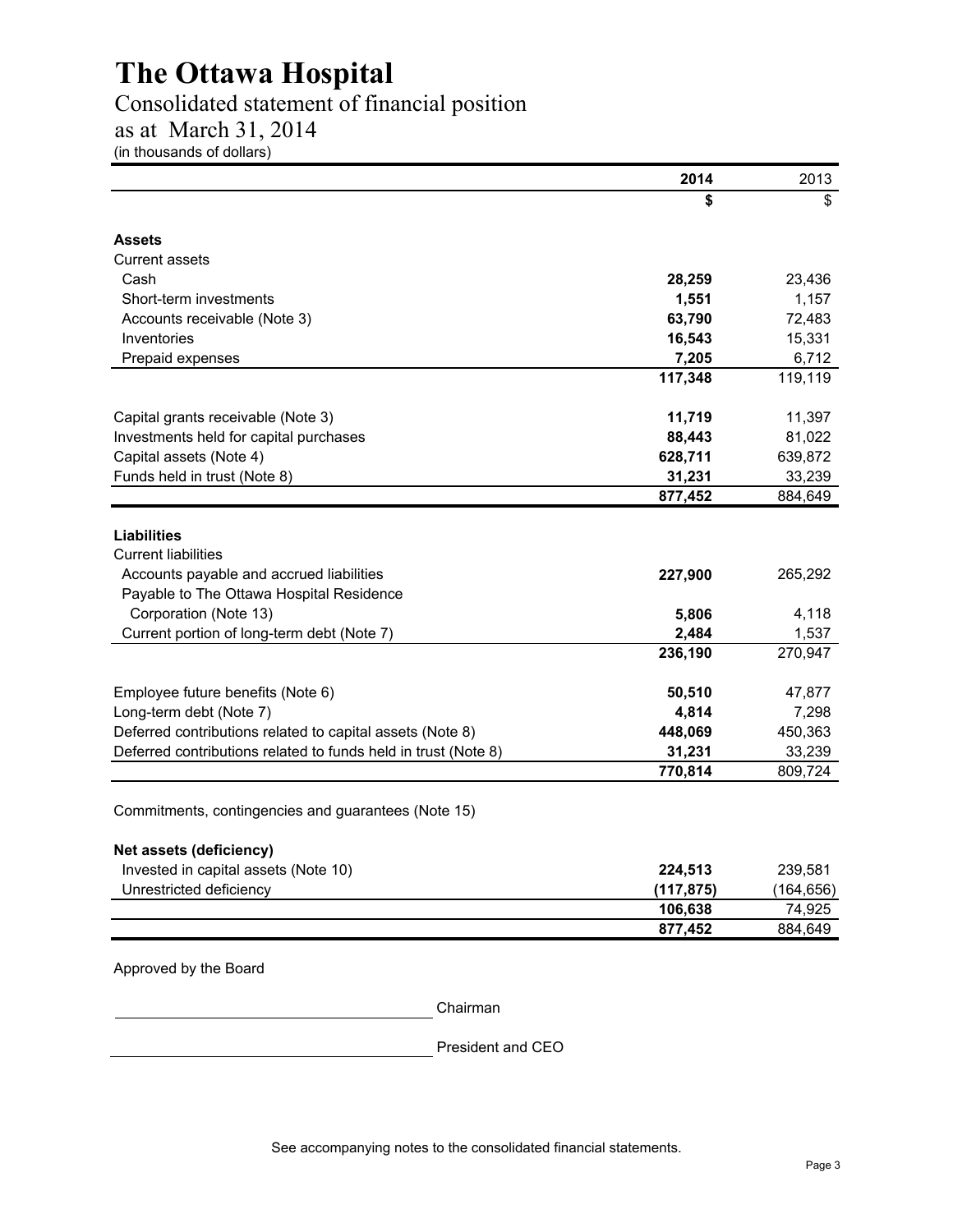### <span id="page-5-0"></span>Consolidated statement of operations

year ended March 31, 2014

(in thousands of dollars)

|                                                                      | 2014      | 2013                    |
|----------------------------------------------------------------------|-----------|-------------------------|
|                                                                      | \$        | $\overline{\mathbb{S}}$ |
| <b>Revenue</b>                                                       |           |                         |
| Patient care:                                                        |           |                         |
| Ministry of Health and Long-Term Care                                | 1,003,022 | 988,326                 |
| Other                                                                | 147,355   | 145,040                 |
| Recoveries and other                                                 | 61,896    | 56,866                  |
| Other funding                                                        | 12,372    | 12,548                  |
| Marketed services                                                    | 7,447     | 7,470                   |
| Investment                                                           | 874       | 1,161                   |
| Amortization of deferred contributions related to equipment (Note 8) | 6,427     | 6,661                   |
|                                                                      | 1,239,393 | 1,218,072               |
|                                                                      |           |                         |
| Expenses                                                             |           |                         |
| Salaries and wages                                                   | 566,449   | 589,256                 |
| Employee benefits                                                    | 148,845   | 151,238                 |
| Supplies and other                                                   | 232,118   | 195,120                 |
| Medical and surgical                                                 | 98,411    | 94,499                  |
| Medical staff remuneration                                           | 79,744    | 87,141                  |
| Drugs                                                                | 64,051    | 59,061                  |
| Interest                                                             | 667       | 733                     |
| Amortization of equipment                                            | 37,395    | 38,443                  |
|                                                                      | 1,227,680 | 1,215,491               |
|                                                                      |           |                         |
| Excess of revenue over expenses before                               |           |                         |
| the undernoted items and non-recurring item                          | 11,713    | 2,581                   |
| Parking revenues                                                     | 17,330    | 16,933                  |
| Parking expenses                                                     | (9, 239)  | (4, 765)                |
| Amortization of deferred contributions related to buildings (Note 8) | 15,601    | 15,258                  |
| Amortization of buildings and land improvements                      | (26, 799) | (25, 482)               |
| Excess of revenue over expenses after the overnoted                  |           |                         |
| item but before non-recurring item                                   | 8,606     | 4,525                   |
| Non-recurring funding (Note 17)                                      | 23,107    | 23,107                  |
| <b>Excess of revenue over expenses</b>                               | 31,713    | 27,632                  |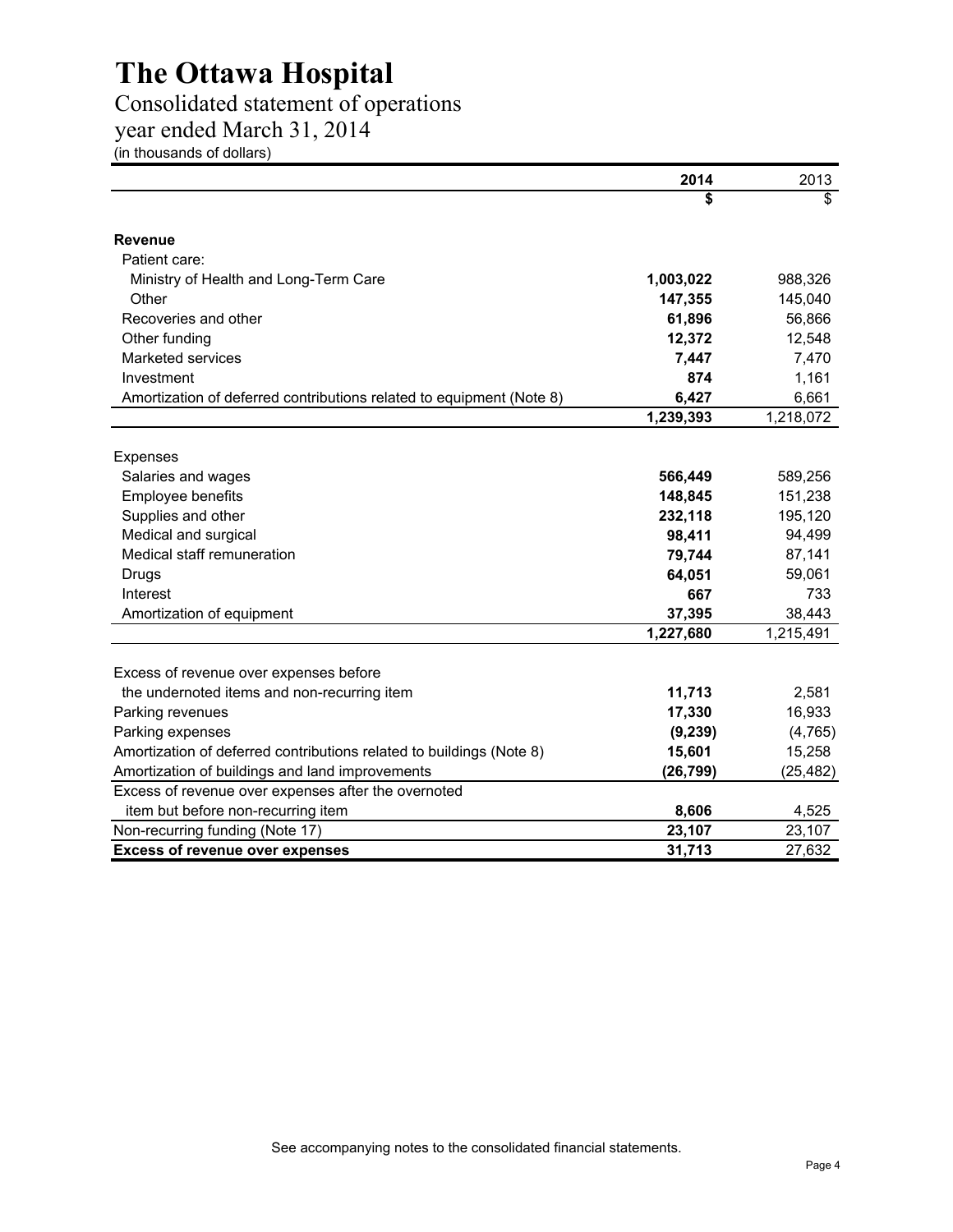### <span id="page-6-0"></span>Consolidated statement of changes in net assets

year ended March 31, 2014

(in thousands of dollars)

|                                 | Invested in<br>capital |              |         |        |
|---------------------------------|------------------------|--------------|---------|--------|
|                                 | assets                 | Unrestricted | 2014    | 2013   |
|                                 | (Note 10)              |              | \$      | \$     |
| Balance, beginning of year      | 239,581                | (164,656)    | 74,925  | 47,293 |
| Excess of revenue over expenses |                        | 31,713       | 31,713  | 27,632 |
| Net change in investment in     |                        |              |         |        |
| capital assets (Note 10)        | (15,068)               | 15,068       | ۰       |        |
| Balance, end of year            | 224,513                | (117,875)    | 106,638 | 74,925 |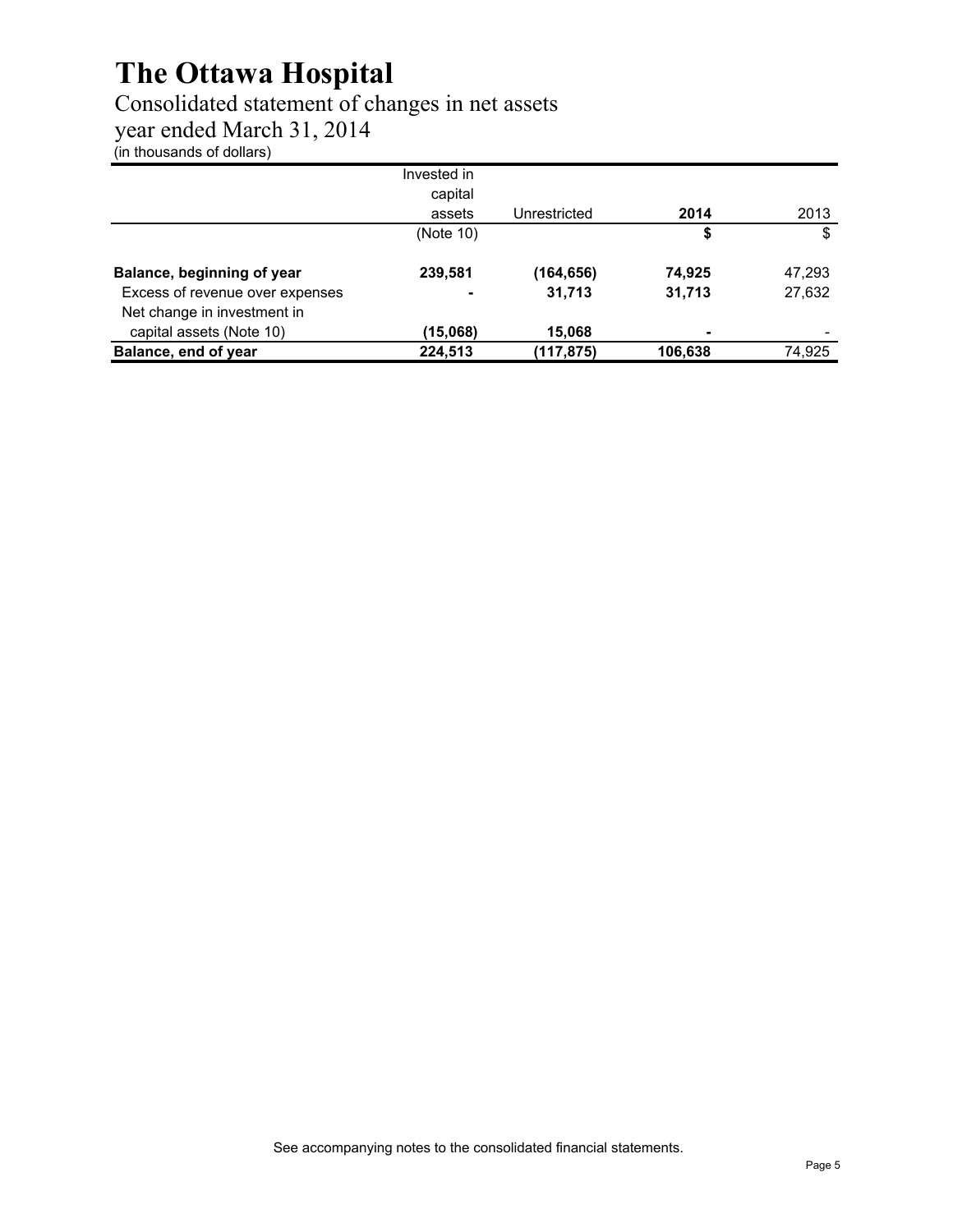### <span id="page-7-0"></span>Consolidated statement of cash flows

year ended March 31, 2014

(in thousands of dollars)

|                                                                    | 2014      | 2013      |
|--------------------------------------------------------------------|-----------|-----------|
|                                                                    | S         | \$        |
| <b>Operating activities</b>                                        |           |           |
| Excess of revenue over expenses                                    | 31,713    | 27,632    |
| Items not affecting cash                                           |           |           |
| Amortization of capital assets                                     | 64,194    | 63,925    |
| Amortization of deferred contributions                             |           |           |
| related to capital assets                                          | (22, 028) | (21, 919) |
| Loss (gain) on disposal of capital assets                          | (7)       | 74        |
| Net increase in employee future benefits (Note 6)                  | 2,633     | 1,294     |
|                                                                    | 76,505    | 71,006    |
| Changes in non-cash operating working capital items (Note 14)      | (30, 798) | (10, 019) |
|                                                                    | 45,707    | 60,987    |
|                                                                    |           |           |
| <b>Financing activities</b>                                        |           |           |
| Deferred contributions related to capital assets received (Note 8) | 19,734    | 31,316    |
| Repayment of long-term debt                                        | (1, 537)  | (1,520)   |
| Repayment of obligation under capital lease                        |           | (53)      |
| Increase (decrease) in deferred contributions                      |           |           |
| related to funds held in trust                                     | (2,008)   | 490       |
| Increase (decrease) in payable to The Ottawa Hospital              |           |           |
| <b>Residence Corporation</b>                                       | 1,688     | (447)     |
| Proceeds on disposal of capital assets                             | 7         | 20        |
|                                                                    | 17,884    | 29,806    |
| <b>Capital activities</b>                                          |           |           |
| Purchase of capital assets                                         | (53, 033) | (61, 013) |
|                                                                    |           |           |
| <b>Investing activities</b>                                        |           |           |
| Net decrease (increase) in capital grants receivable               | (322)     | 13,368    |
| Net decrease (increase) in funds held in trust                     | 2,008     | (490)     |
| Net increase in investments held for capital purchases             | (7, 421)  | (6,687)   |
|                                                                    | (5,735)   | 6,191     |
| Net cash inflow                                                    | 4,823     | 35,971    |
| Cash (bank indebtedness), beginning of year                        | 23,436    | (12, 535) |
| Cash, end of year                                                  | 28,259    | 23,436    |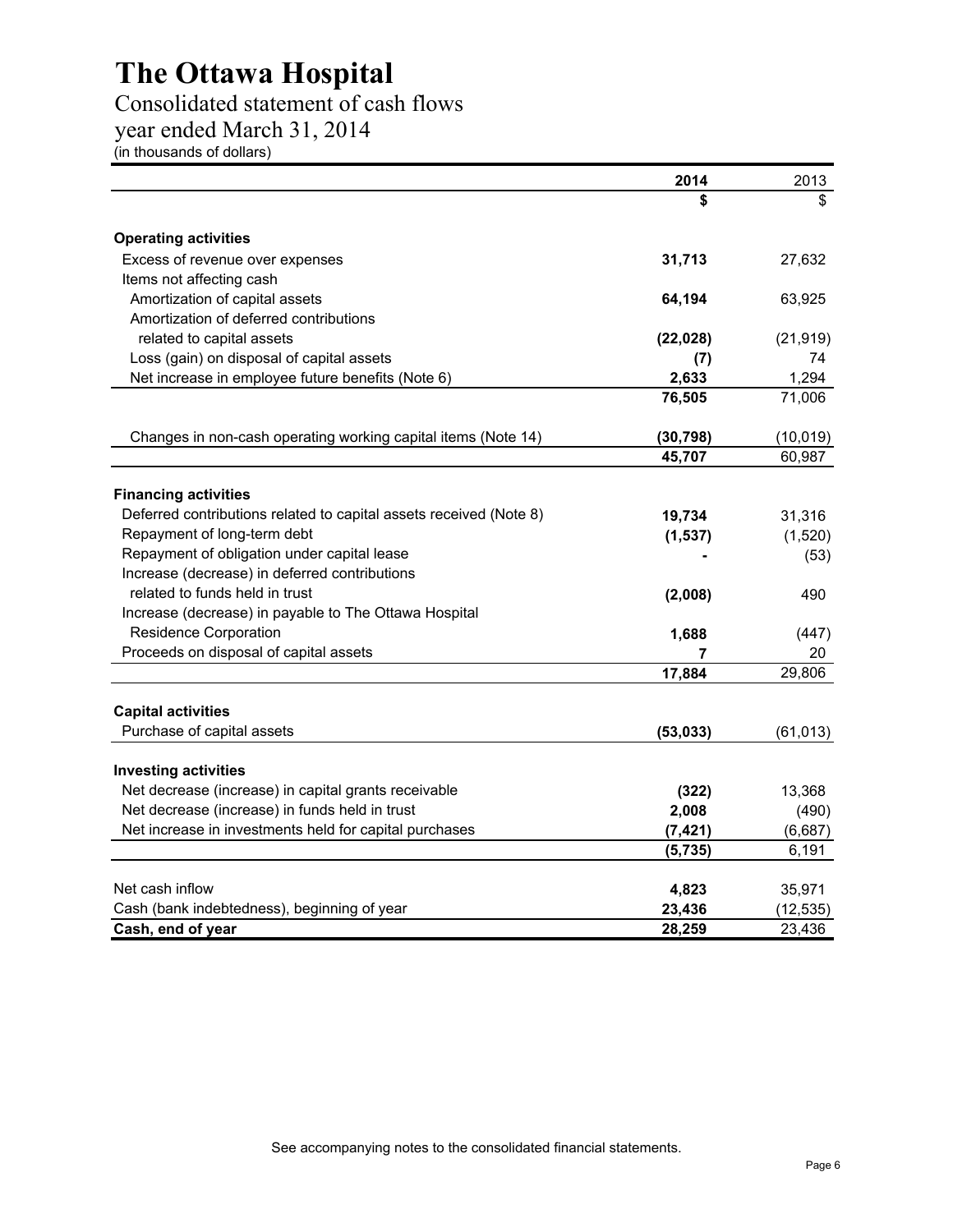<span id="page-8-0"></span>Notes to the consolidated financial statements March 31, 2014 (in thousands of dollars)

#### **1. Description of the organization**

The Ottawa Hospital (the "Hospital") is an academic health sciences centre and is principally involved in providing health care services to the Champlain Local Health Integration Network. The Hospital is a registered charity under the Income Tax Act and accordingly is exempt from income taxes.

#### **2. Significant accounting policies**

The consolidated financial statements have been prepared by management in accordance with Canadian public sector accounting standards for government not-for-profit organizations.

#### *Basis of presentation*

These consolidated financial statements reflect the assets, liabilities and operations of the Hospital. The Hospital consolidates the financial activities of controlled entities that provide clinical services.

These financial statements include the assets, liabilities and operations of the University of Ottawa Heart Institute, a controlled entity. The University of Ottawa Heart Institute provides cardiac services to the patients of the Hospital. The business relationship between the Hospital and the University of Ottawa Heart Institute is governed by a service agreement pursuant to which clinical and administrative support is provided at fair market value, and premises are provided at no charge by the Hospital. The University of Ottawa Heart Institute is incorporated under the laws of Ontario and is a registered charity under the Income Tax Act and, accordingly, is exempt from income taxes.

These financial statements do not include the assets, liabilities or operations of The Ottawa Hospital Residence Corporation, a controlled entity, nor the following entities where the Hospital has an economic interest including: The Ottawa Hospital Foundation, Ottawa Hospital Research Institute, its auxiliaries, Hospital Food Services - Ontario Inc., Ottawa Regional Hospital Linen Services Incorporated, Eastern Ontario Regional Laboratory Association Inc. and Champlain Health Supply Services. The summarized financial information of The Ottawa Hospital Residence Corporation is disclosed in Note 13.

#### *Revenue recognition*

The Hospital follows the deferral method of accounting for contributions.

Under the Health Insurance Act and Regulations thereto, the Hospital is funded, primarily by the Province of Ontario, in accordance with budget arrangements established by the Ministry of Health and Long-Term Care of Ontario. Operating grants are recorded as revenue in the period to which they relate. Grants approved but not received at the end of an accounting period are accrued. Where a portion of a grant relates to a future period, it is deferred and recognized in that subsequent period.

The Hospital receives funding for operations for certain programs from the Ministry of Health and Long-Term Care of Ontario. The final amount of operating revenue recorded cannot be determined until the Ministry of Health and Long-Term Care of Ontario has reviewed the Hospital's financial and statistical returns for the year. Any adjustments arising from the Ministry of Health and Long-Term Care of Ontario review is recorded in the period in which the adjustment is made.

Unrestricted contributions are recognized as revenue when received or receivable if the amount to be received can be reasonably estimated and collection is reasonably assured.

Externally restricted contributions are recognized as revenue when the conditions for the restriction have been met. Contributions restricted for the purchase of capital assets are deferred and amortized into revenue on a straight-line basis, at a rate corresponding with the amortization rate for the related capital assets.

Revenues from the Provincial Insurance Plan and marketed services are recognized when the goods are sold or the service is provided.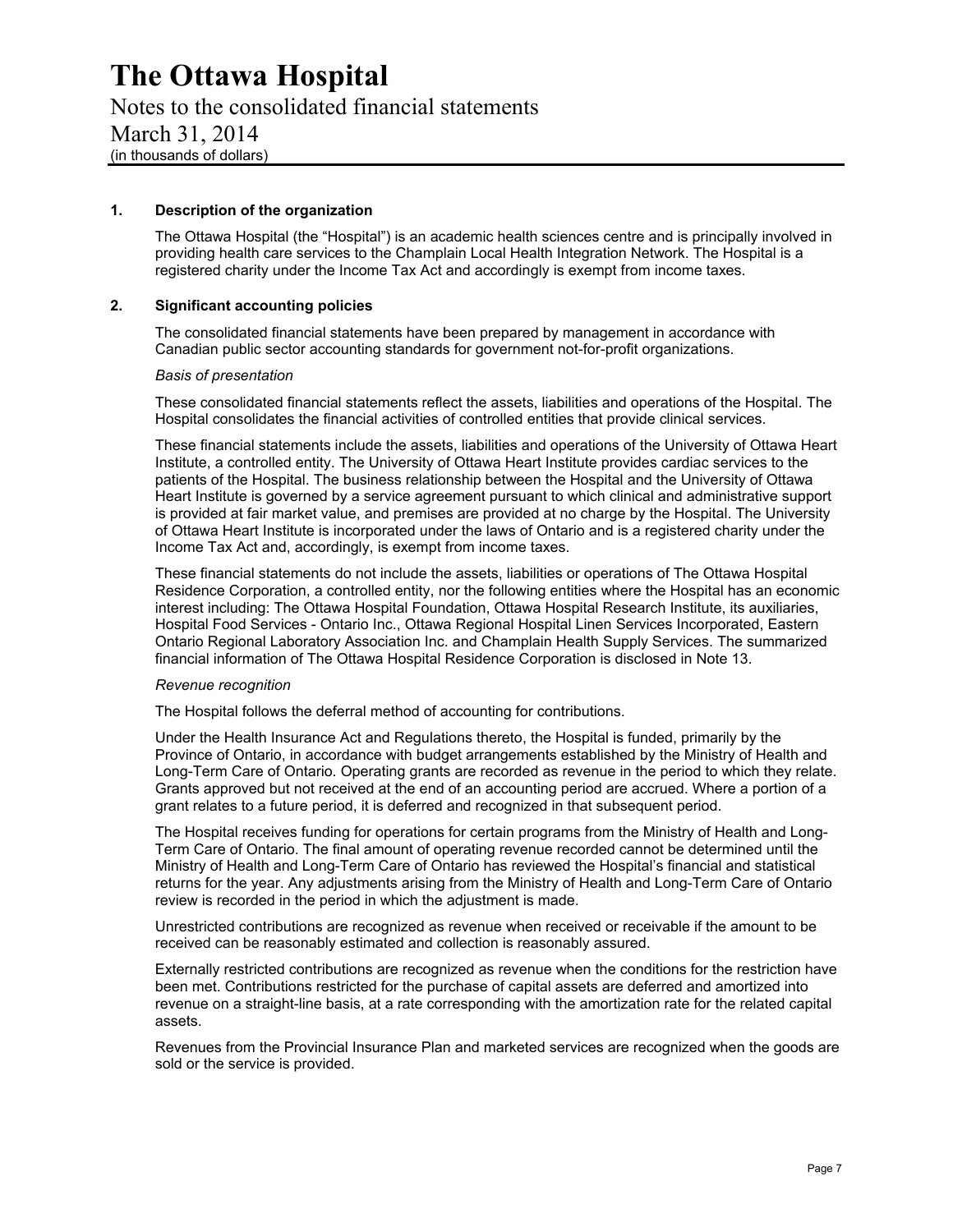Notes to the consolidated financial statements March 31, 2014 (in thousands of dollars)

#### **2. Significant accounting policies (continued)**

#### *Contributed services*

A substantial number of volunteers contribute a significant amount of their time each year. Because of the difficulty in determining the fair value, contributed services are not recognized in the consolidated financial statements.

#### *Inventories*

Inventories are recorded at average cost and are valued at lower of cost and net realizable value.

#### *Classification of financial instruments*

All financial instruments reported on the Statement of financial position of the Hospital are classified as follows:

| Cash                                                 | Fair value     |
|------------------------------------------------------|----------------|
| Short-term investments                               | Fair value     |
| Accounts receivable                                  | Amortized cost |
| Capital grants receivable                            | Amortized cost |
| Investments held for capital purchases               | Fair value     |
| Funds held in trust                                  | Fair value     |
| Accounts payable and accrued liabilities             | Amortized cost |
| Payable to The Ottawa Hospital Residence Corporation | Amortized cost |
| Long-term debt                                       | Amortized cost |

#### *Short-term investments and investments*

Transaction costs related to the acquisition of investments are recorded against investment income. Sales and purchases of investments are recorded on the settlement date.

Fair value is determined at quoted market prices. The calculation of fair value is based upon market conditions at a specific point in time and may not be reflective of future fair value. Investment income on restricted investments is capitalized until the related expenditures are incurred.

#### *Capital assets*

Purchased capital assets, other than minor equipment, are recorded at cost. Assets acquired under capital leases are initially recorded at the present value of future minimum lease payments and amortized over the estimated life of the assets. When a capital asset no longer contributes to the Hospital's ability to provide services, its carrying amount is written down to its residual value.

Minor equipment replacements are expensed in the year of replacement. Construction in progress is not amortized until the project is complete and the facilities come into use. Capital assets are amortized on a straight-line basis over their expected useful lives as follows:

| Land improvements          | 3-25 years    |
|----------------------------|---------------|
| Buildings                  | 10-50 $years$ |
| Building service equipment | 5-25 years    |
| Major equipment            | 3-20 vears    |

#### *Deferred contributions related to funds held in trust*

The Hospital holds resources and makes disbursements on behalf of various unrelated individuals or groups. The Hospital has no discretion over such transactions. Resources received in connection with such trust fund transactions are reported as liabilities not revenue and subsequent distributions are reported as decreases to the liability not expenses.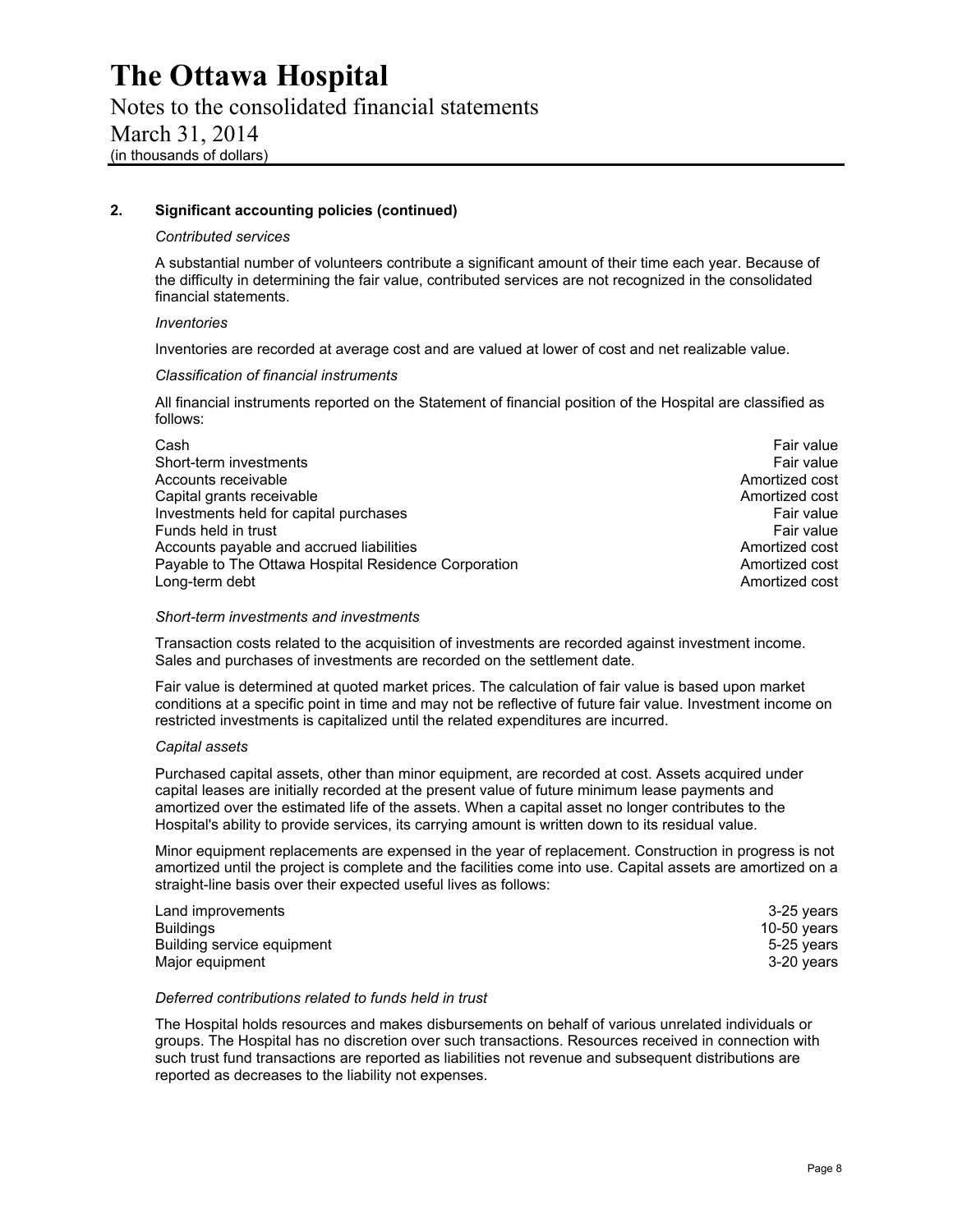Notes to the consolidated financial statements March 31, 2014 (in thousands of dollars)

#### **2. Significant accounting policies (continued)**

#### *Employee benefit plans*

The Hospital accrues its obligations for employee benefit plans. The cost of non-pension post-retirement and post-employment benefits earned by employees is actuarially determined using the projected benefit method pro-rated on service and management's best estimate of retirement ages of employees and expected heath care costs.

Adjustments arising from plan amendments, including past service costs, are recognized in the year that the plan amendments occur. Actuarial gains or losses are amortized over the average remaining service period of active employees.

The Hospital is an employer member of the Healthcare of Ontario Pension Plan, which is a multiemployer, defined benefit pension plan. The Hospital has adopted defined contribution plan accounting principles for this Plan because insufficient information is available to apply defined benefit plan accounting principles.

#### *Use of estimates*

The preparation of these financial statements requires management to make estimates and assumptions that affect the reported amounts of assets and liabilities and disclosure of contingent assets and liabilities at the date of the financial statements and the reported amounts of revenues and expenses during the period. Actual results could differ from these estimates. These estimates are reviewed periodically and, as adjustments become necessary, they are reported in the periods in which they become known. The most significant estimates used in preparing these financial statements include the estimated useful lives of capital assets, the assumptions underlying the employee future benefit liability calculation, the amount of accrued liabilities and the allowance for doubtful accounts.

#### *Future accounting changes*

The Hospital is required to adopt PS 3260, Liability for Contaminated Sites, for fiscal years beginning on or after April 1, 2014. This new Section establishes recognition, measurement and disclosure standards for liabilities relating to contaminated sites of governments or those organizations applying the CPA Canada Public Sector Accounting Handbook.

The Hospital is currently evaluating the impacts of this new standard, which is applicable retrospectively with restatement.

#### **3. Accounts and capital grants receivable**

#### *Accounts receivable*

| \$                                                     | \$      |
|--------------------------------------------------------|---------|
|                                                        |         |
| Accounts receivable from patients<br>38,416            | 38,147  |
| Ministry of Health and Long-Term Care<br>5,922         | 14,051  |
| Ottawa Hospital Research Institute (Note 13)           | 3,838   |
| Eastern Ontario Regional Laboratory (Note 13)<br>7,750 | 4.798   |
| Other<br>15,288                                        | 15,554  |
| 67,376                                                 | 76,388  |
| Less: allowance for doubtful accounts<br>(3,586)       | (3,905) |
| 63,790                                                 | 72,483  |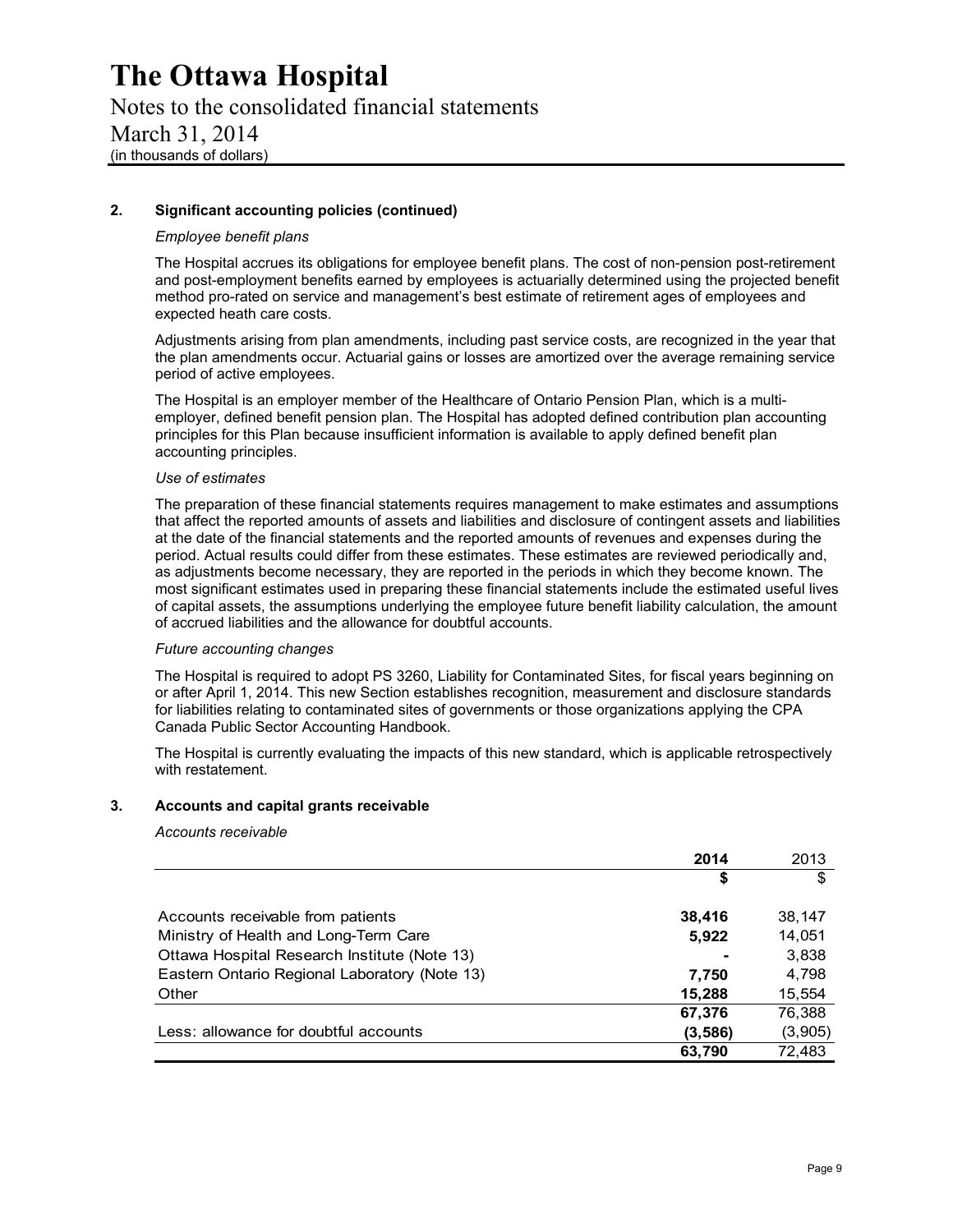#### **3. Accounts and capital grants receivable (continued)**

An analysis of the age of the Hospital's receivables as at March 31, 2014 is as follows:

|                                                    |             |            |            | Over    |          |
|----------------------------------------------------|-------------|------------|------------|---------|----------|
|                                                    | $0-30$ days | 31-60 days | 61-90 days | 90 days | Total    |
|                                                    | \$          | \$         | \$         | \$      | \$       |
| Accounts receivables from patients                 | 13,093      | 11.442     | 4.003      | 9.878   | 38,416   |
| Ministry of Health and<br>Long-Term Care           | 2.395       | 2.511      | 471        | 545     | 5,922    |
| Eastern Ontario Regional<br>Laboratory Association |             |            |            |         |          |
| $Inc.$ (Note 13)                                   | 7,750       |            |            |         | 7,750    |
| Other                                              | 12,455      | 1,854      | 137        | 842     | 15,288   |
| Allowance for doubtful accounts                    | (474)       | (361)      | (125)      | (2,626) | (3, 586) |
|                                                    | 35.219      | 15.446     | 4.486      | 8.639   | 63.790   |

An analysis of the age of the Hospital's receivables as at March 31, 2013 is as follows:

|                                   |             |            |              | Over    |         |
|-----------------------------------|-------------|------------|--------------|---------|---------|
|                                   | $0-30$ days | 31-60 days | $61-90$ days | 90 days | Total   |
|                                   | \$          | S          | \$           | \$      | \$      |
| Accounts receivables from patient | 11.782      | 10.875     | 3.700        | 11.790  | 38.147  |
| Ministry of Health and            |             |            |              |         |         |
| Long-Term Care                    | 8.436       | 713        | 380          | 4,522   | 14,051  |
| Ottawa Hospital Research          |             |            |              |         |         |
| Institute (Note 13)               | 3.838       |            |              |         | 3,838   |
| Eastern Ontario Regional          |             |            |              |         |         |
| Laboratory Association            |             |            |              |         |         |
| $Inc.$ (Note 13)                  | 4.798       |            |              |         | 4,798   |
| Other                             | 9.910       | 4.043      | 248          | 1,353   | 15,554  |
| Allowance for doubtful accounts   | (608)       | (341)      | (124)        | (2,832) | (3,905) |
|                                   | 38,156      | 15,290     | 4,204        | 14,833  | 72.483  |

The allowance for doubtful accounts relates to accounts receivables from patients and is determined based on prior experience with similar accounts.

#### *Capital grants receivable*

Capital grants receivable relate to grants restricted in use for capital asset acquisitions or projects, which have been approved by the funder and are receivable by the Hospital at year-end. These amounts have also been included in deferred contributions related to capital assets.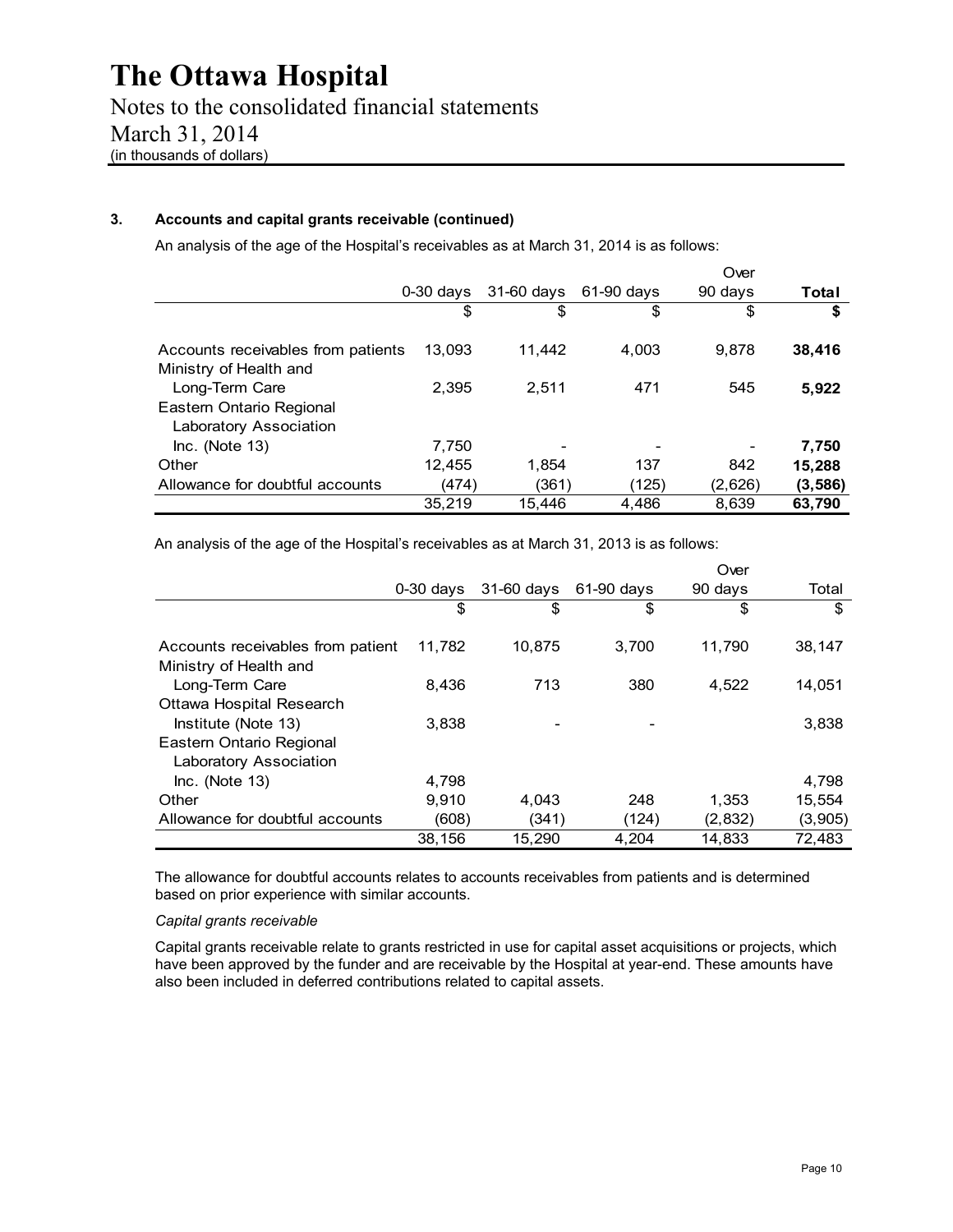Notes to the consolidated financial statements March 31, 2014 (in thousands of dollars)

#### **3. Accounts and capital grants receivable (continued)**

|                                                                                 | 2014   | 2013   |
|---------------------------------------------------------------------------------|--------|--------|
|                                                                                 | S      | S      |
| The Ottawa Hospital Foundation (Note 13)<br>Eastern Ontario Regional Laboratory | 3.888  | 3,694  |
| Association Inc. (Note 13)                                                      | 7,834  | 7,834  |
| Other                                                                           | (3)    | (131)  |
|                                                                                 | 11.719 | 11.397 |

#### **4. Capital assets**

|                            |           |                    | 2014     |
|----------------------------|-----------|--------------------|----------|
|                            |           | <b>Accumulated</b> | Net book |
|                            | Cost      | amortization       | value    |
|                            | \$        | \$                 | \$       |
| Land                       | 1,618     |                    | 1,618    |
| Land improvements          | 5,336     | 5,311              | 25       |
| <b>Buildings</b>           | 733,729   | 274,420            | 459,309  |
| Building service equipment | 134,453   | 85,934             | 48,519   |
| Major equipment            | 394,543   | 300,758            | 93,785   |
| Construction in progress   | 25,455    |                    | 25,455   |
|                            | 1,295,134 | 666,423            | 628,711  |

|                            |           |              | 2013     |
|----------------------------|-----------|--------------|----------|
|                            |           | Accumulated  | Net book |
|                            | Cost      | amortization | value    |
|                            | \$        | \$           | \$       |
| Land                       | 1,618     |              | 1,618    |
| Land improvements          | 5,336     | 5,258        | 78       |
| <b>Buildings</b>           | 712,062   | 253,369      | 458,693  |
| Building service equipment | 128,352   | 80,140       | 48,212   |
| Major equipment            | 362,241   | 263,480      | 98,761   |
| Construction in progress   | 32,510    |              | 32,510   |
|                            | 1,242,119 | 602,247      | 639,872  |

#### **5. Bank indebtedness**

The Hospital has an available line of credit of \$24,000 with its corporate bankers, of which no amount was drawn against at March 31, 2014 (2013 - \$NIL). This line of credit is unsecured and bears interest at prime.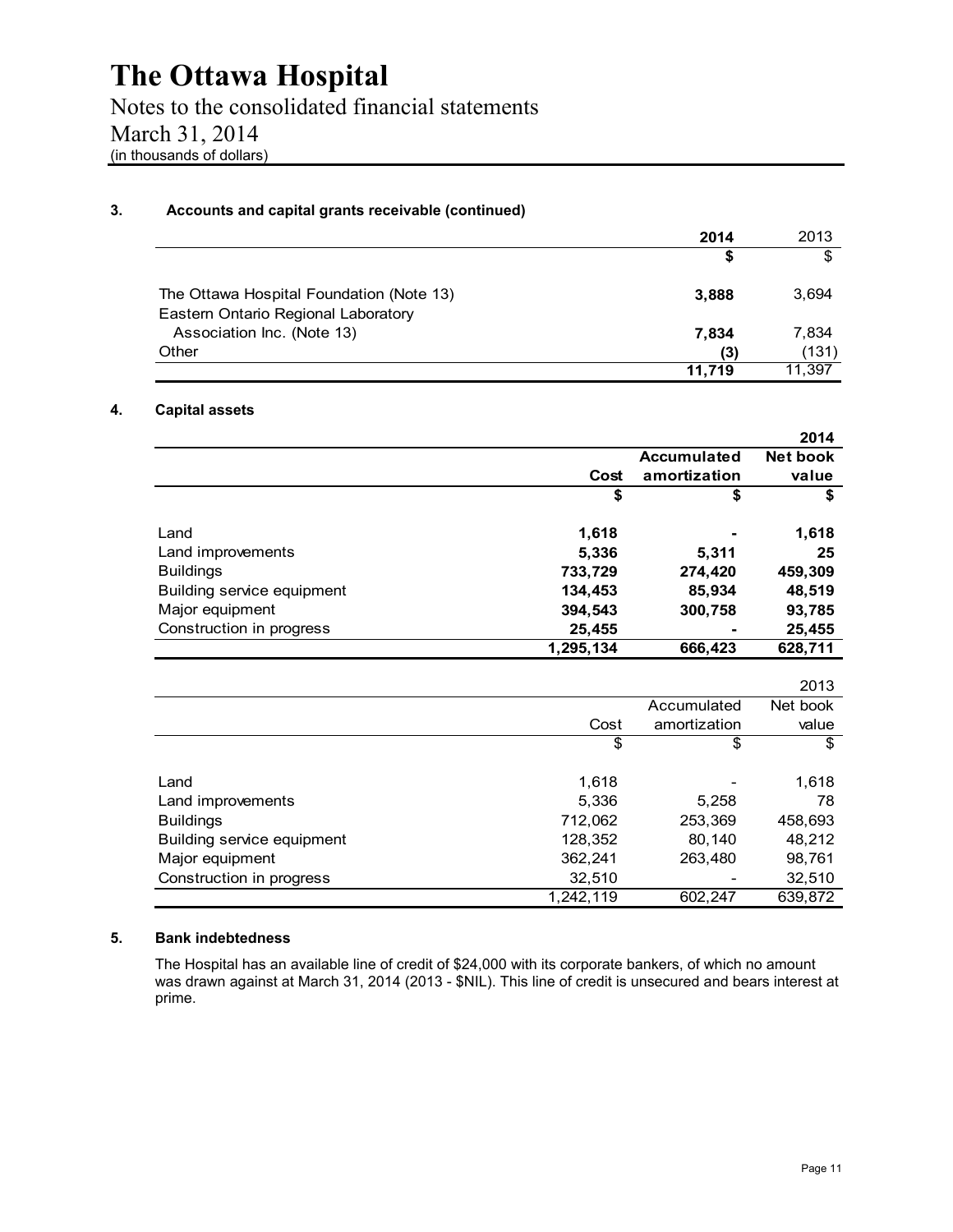Notes to the consolidated financial statements March 31, 2014 (in thousands of dollars)

#### **6. Employee future benefits**

The Hospital offers a defined benefit plan which provides extended health care and dental insurance benefits to certain of its employees and extends this coverage to the post-retirement period. The most recent actuarial valuation of employee future benefits was completed as at March 31, 2013.

At March 31, the Hospital's liability associated with the benefit plan is as follows:

|                                   | 2014    | 2013     |
|-----------------------------------|---------|----------|
|                                   |         |          |
| Accrued benefit obligation        | 53.353  | 54,307   |
| Unamortized experience losses     | (2,843) | (6, 430) |
| Employee future benefit liability | 50.510  | 47.877   |

The Hospital's defined benefit plan is not funded, resulting in a plan deficit equal to the accrued benefit obligation. The significant actuarial assumptions adopted in estimating the Hospital's accrued benefit obligations are as follows:

|                                                          | 2014     | 2013     |
|----------------------------------------------------------|----------|----------|
|                                                          |          |          |
| Discount rate to determine accrued benefit obligation    | 4.36%    | $3.94\%$ |
| Dental cost increases                                    | 3.50%    | 3.50%    |
| Extended healthcare cost escalations, decreasing         |          |          |
| by 0.5% per annum to an ultimate rate of 4.5% thereafter | 7.50%    | 7.50%    |
| Expected average remaining service life of employees     | 15 years | 15 years |

The employee future benefit liability change for the year ended March 31, 2014 is \$2,633 (2013 - \$1,294) regarding employee future benefits. This amount is comprised of:

|                                                        | 2014    | 2013    |
|--------------------------------------------------------|---------|---------|
|                                                        | \$      |         |
| Current service cost                                   | 3,109   | 2,779   |
| Interest on accrued benefit obligation during the year | 2,135   | 2,227   |
| Amortization of net experience losses (gains)          | 429     | 137     |
| April 1, 2013 transfer to EORLA                        | (279)   | (1,226) |
| Benefit payments made by the Hospital during the year  | (2,761) | (2,623) |
|                                                        | 2,633   | 1,294   |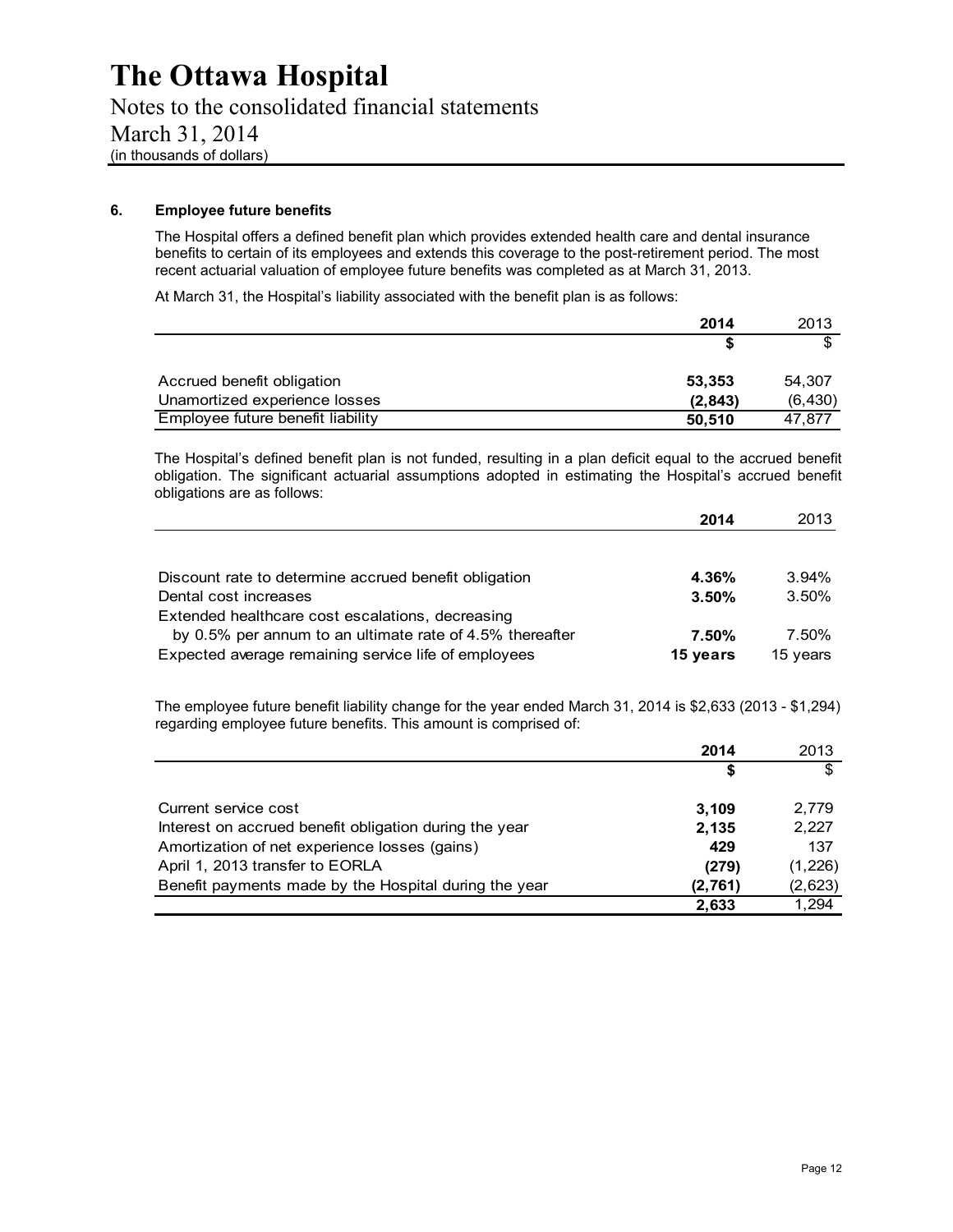Notes to the consolidated financial statements March 31, 2014 (in thousands of dollars)

#### **7. Long-term debt**

|                                                                                               | 2014  | 2013  |
|-----------------------------------------------------------------------------------------------|-------|-------|
|                                                                                               | \$    | \$    |
| 5.45% fixed rate term note with principal payments<br>of \$44 monthly, maturing April 2015    | 3,289 | 3,822 |
| 6.15% fixed rate term note with principal payments<br>of \$27 monthly, maturing April 2015    | 350   | 675   |
| 6.15% fixed rate term note with principal payments<br>of \$36 monthly, maturing December 2015 | 2,467 | 2,900 |
| 3.12% fixed rate term note with principal payments<br>of \$10 monthly, maturing March 2015    | 127   | 251   |
| 3.70% fixed rate term note with principal payments                                            |       |       |
| of \$9 monthly, maturing March 2015                                                           | 1,065 | 1,187 |
| <b>Total loans</b>                                                                            | 7,298 | 8,835 |
| Less current portion of long-term debt                                                        | 2,484 | 1,537 |
|                                                                                               | 4,814 | 7,298 |

Future principal repayments are as follows:

|              | \$             |
|--------------|----------------|
| 2015<br>2016 | 2,484<br>4,814 |
|              |                |
|              | 7,298          |

In addition to the outstanding loans noted above, the following other credit facilities exist:

An overdraft lending agreement with the Bank of Nova Scotia for the amount of \$500 for the purpose of financing operating requirements. The revolving facility is repayable on demand and bears interest at prime, payable monthly in arrears. The Hospital has provided the following collateral for the facility: a General Security Agreement, representing a first charge over all accounts receivable, inventory and equipment other than leased assets. No amounts have been drawn on this facility for the periods ended March 31, 2014 (2013 - \$NIL).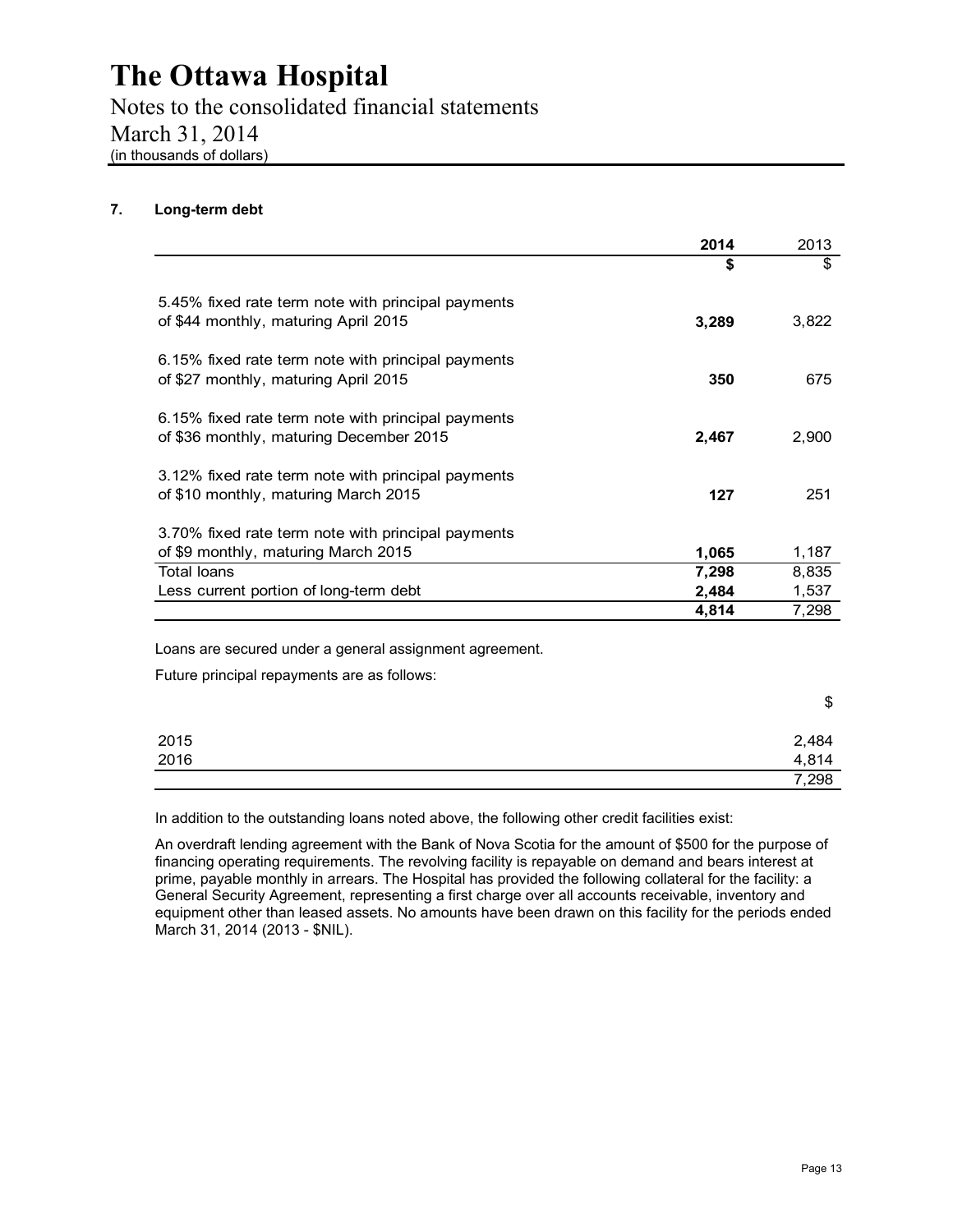Notes to the consolidated financial statements March 31, 2014 (in thousands of dollars)

#### **8. Deferred contributions**

#### *Related to funds held in trust*

Deferred contributions related to funds held in trust represent the aggregate balance of funds held in trust for third parties.

The changes in the deferred balance for the year are as follows:

|                                            | 2014      | 2013      |
|--------------------------------------------|-----------|-----------|
|                                            | S         |           |
| Balance, beginning of year                 | 33,239    | 32,749    |
| Add contributions received during the year | 14.457    | 12,154    |
| Interest earned during the year            | 42        | 41        |
| Less disbursements made during the year    | (16, 507) | (11, 705) |
|                                            | 31,231    | 33,239    |

#### *Related to capital assets*

Deferred contributions related to capital assets represent the unamortized amount and unspent amount of donations and grants received for the purchase of capital assets. The amortization of capital contributions is recorded as revenue in the statement of operations.

The changes in the deferred balance for the year are as follows:

|                                            | 2014      | 2013      |
|--------------------------------------------|-----------|-----------|
|                                            | S         | \$        |
| Balance, beginning of the year             | 450,363   | 440,976   |
| Add contributions received during the year | 19,734    | 31,306    |
| Less amounts amortized for equipment       | (6, 427)  | (6,661)   |
| Less amounts amortized for buildings       | (15, 601) | (15, 258) |
|                                            | 448,069   | 450,363   |

The balance of unamortized and unspent capital contributions consists of the following:

|                                             | 2014    | 2013    |
|---------------------------------------------|---------|---------|
|                                             |         |         |
| Unamortized capital contributions (Note 10) | 396,900 | 391,456 |
| Unspent capital contributions               | 51.169  | 58,907  |
|                                             | 448,069 | 450,363 |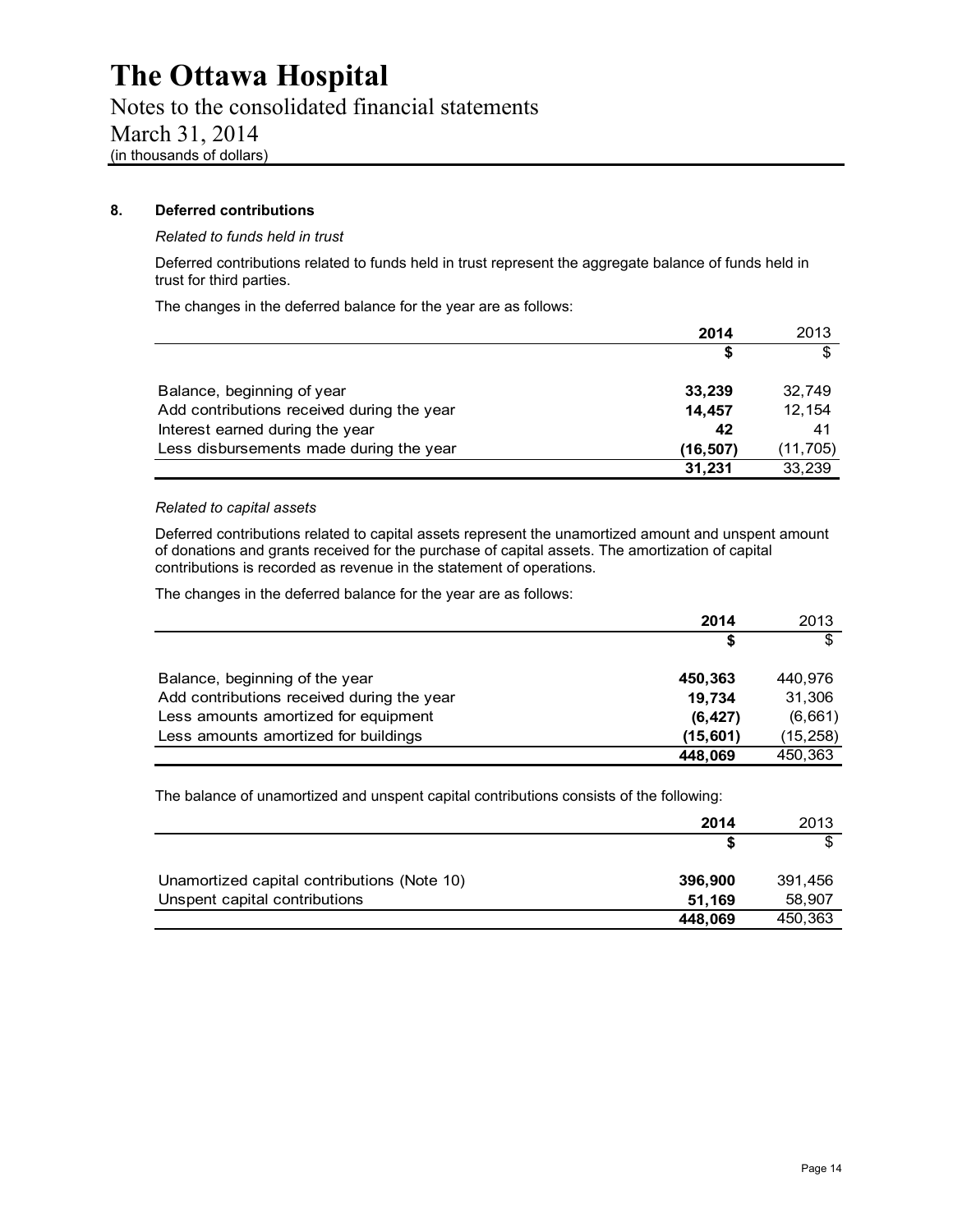Notes to the consolidated financial statements March 31, 2014 (in thousands of dollars)

#### **9. Capital disclosures**

The Hospital defines capital as its unrestricted net assets and its net assets invested in capital assets. The Hospital currently has an accumulated deficiency of unrestricted net assets due to past operations. As profitable operations are achieved, this deficiency of unrestricted net assets will be reduced. Once the deficiency in unrestricted net assets is eliminated, the objective of the Hospital with respect to its unrestricted net assets is to fund future operations. The purpose of the net assets invested in capital assets is to fund the past acquisition of capital assets required for operational purposes.

The Hospital is not subject to externally imposed capital requirements and its overall strategy with respect to capital remains unchanged from the prior year.

#### **10. Invested in capital assets**

Invested in capital assets is calculated as follows:

|                                                                      | 2014       | 2013       |
|----------------------------------------------------------------------|------------|------------|
|                                                                      | \$         | \$         |
| Capital assets<br>Amounts financed by deferred contributions related | 628.711    | 639,872    |
| to capital assets (Note 8)                                           | (396, 900) | (391, 456) |
| Long-term debt (Note 7)                                              | (7, 298)   | (8, 835)   |
|                                                                      | 224.513    | 239,581    |

Net change in invested in capital assets is calculated as follows:

|                                              | 2014      | 2013      |
|----------------------------------------------|-----------|-----------|
|                                              | \$        | \$        |
| Purchase of capital assets                   | 53,033    | 61,013    |
| Amounts funded by deferred contributions     | (27, 472) | (13, 624) |
| Proceeds on disposal of equipment            | (7)       | (20)      |
| Gain (loss) on disposal of capital assets    | 7         | (74)      |
| Amortization of deferred contributions       |           |           |
| related to capital assets                    | 22,028    | 21.919    |
| Amortization of capital assets               | (64,194)  | (63, 925) |
| Repayment of long-term debt                  | 1,537     | 1.510     |
| Repayment of obligation under capital leases |           | 53        |
|                                              | (15,068)  | 6.852     |

Investments held for capital purchases relates to funding received and restricted for the purpose of capital expenditures. The funds are held with the Hospital's bank and are classified as long-term as the associated cash outflow is not expected to occur within one year.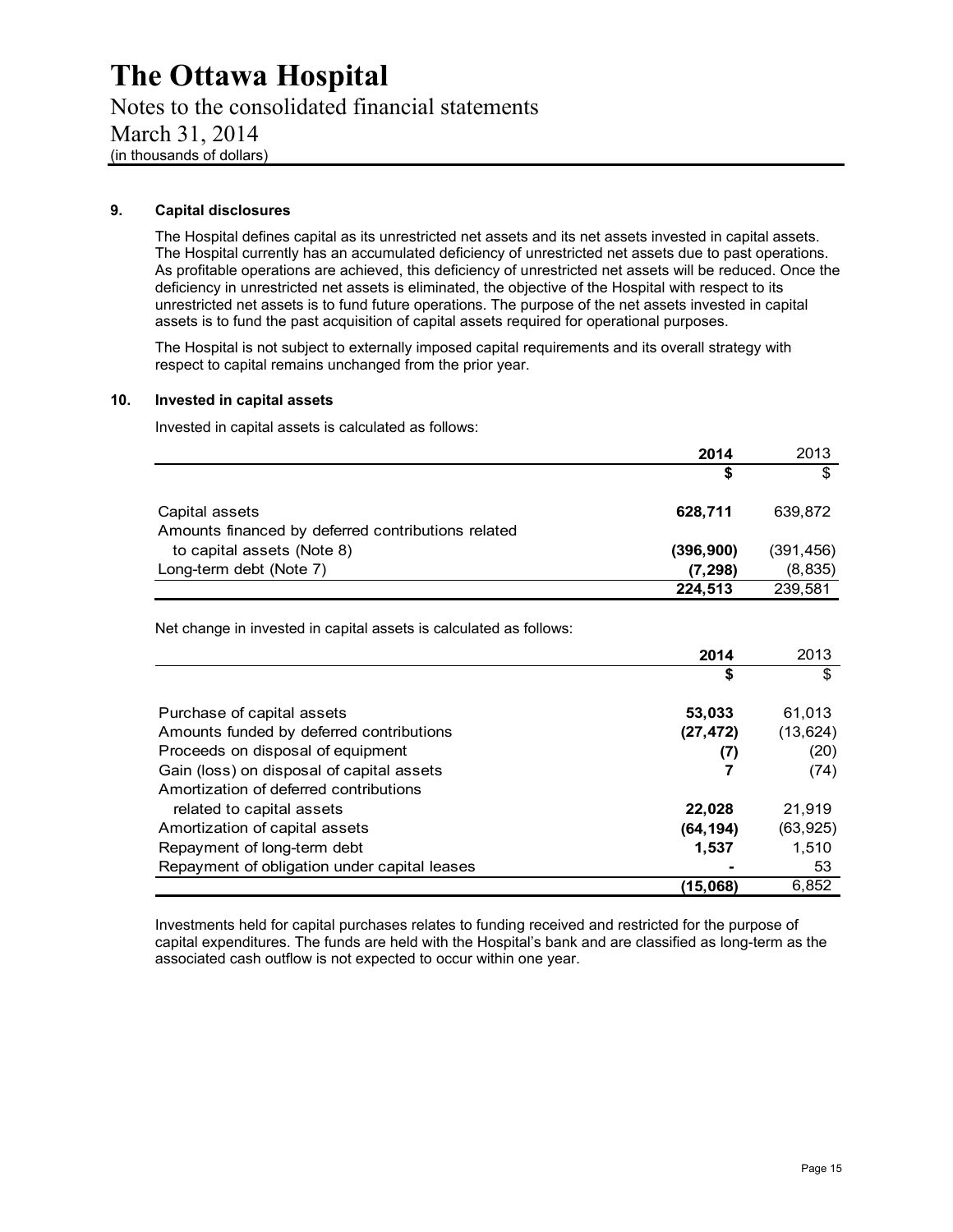Notes to the consolidated financial statements March 31, 2014 (in thousands of dollars)

#### **11. Pension plan**

Substantially all of the employees of the Hospital are members of the Healthcare of Ontario Pension Plan (the "Plan"), which is a multi-employer defined benefit pension plan available to all eligible employees of the participating members of the Ontario Hospital Association. Contributions to the Plan made during the year by the Hospital on behalf of its employees amounted to \$48,957 (2013 - \$48,642) and are included in the consolidated Statement of operations.

In consultation with its actuaries, pension expense is based on Plan management's best estimates, of the amount required to provide a high level of assurance that benefits will be fully represented by fund assets at retirement, as provided by the Plan. The funding objective is for employer contributions to the Plan to remain a constant percentage of employees' contributions.

Variances between actuarial funding estimates and actual experience may be material and any differences are generally to be funded by the participating members. The most recent triennial actuarial valuation of the Plan as at December 31, 2012 indicates the plan is fully funded.

#### **12. Financial instruments**

#### *Establishing fair value*

The carrying value of accounts receivable, accounts payable and accrued liabilities, and payable to The Ottawa Hospital Residence Corporation approximates their fair value because of the relatively short period to maturity of the instruments. The fair value of long-term debt is not materially different from their carrying values.

The fair value of capital grants receivable is not determinable as there are no fixed repayment terms.

The fair value of guarantees and letters of credit are based on fees currently charged for similar agreements or on the estimated cost to terminate them or otherwise settle the obligations with the counterparties at the reported borrowing date. In situations in which there is no market for these guarantees and they were issued without explicit costs, it is not practicable to determine their fair value with sufficient reliability. Unless otherwise noted, it is management's opinion that the Hospital is not subject to significant interest or currency risk arising from these instruments.

#### *Fair value hierarchy*

The following provides an analysis of financial instruments that are measured subsequent to initial recognition at fair value, grouped into Levels 1 to 3 based on the degree to which the fair value is observable:

- Level 1 fair value measurements are those derived from quoted prices (unadjusted) in active markets for identical assets or liabilities;
- Level 2 fair value measurements are those derived from inputs other than quoted prices included within Level 1 that are observable for the asset or liability, either directly (i.e., as prices) or indirectly (i.e., derived from prices); and,
- Level 3 fair value measurements are those derived from valuation techniques that include inputs for the asset or liability that are not based on observable market data (unobservable inputs).

The fair value hierarchy requires the use of observable market inputs whenever such inputs exist. A financial instrument is classified to the lowest level of the hierarchy for which a significant input has been considered in measuring fair value.

Cash, short-term investments, investments held for capital purchases, funds held in trust and bank indebtedness are Level 1 fair values.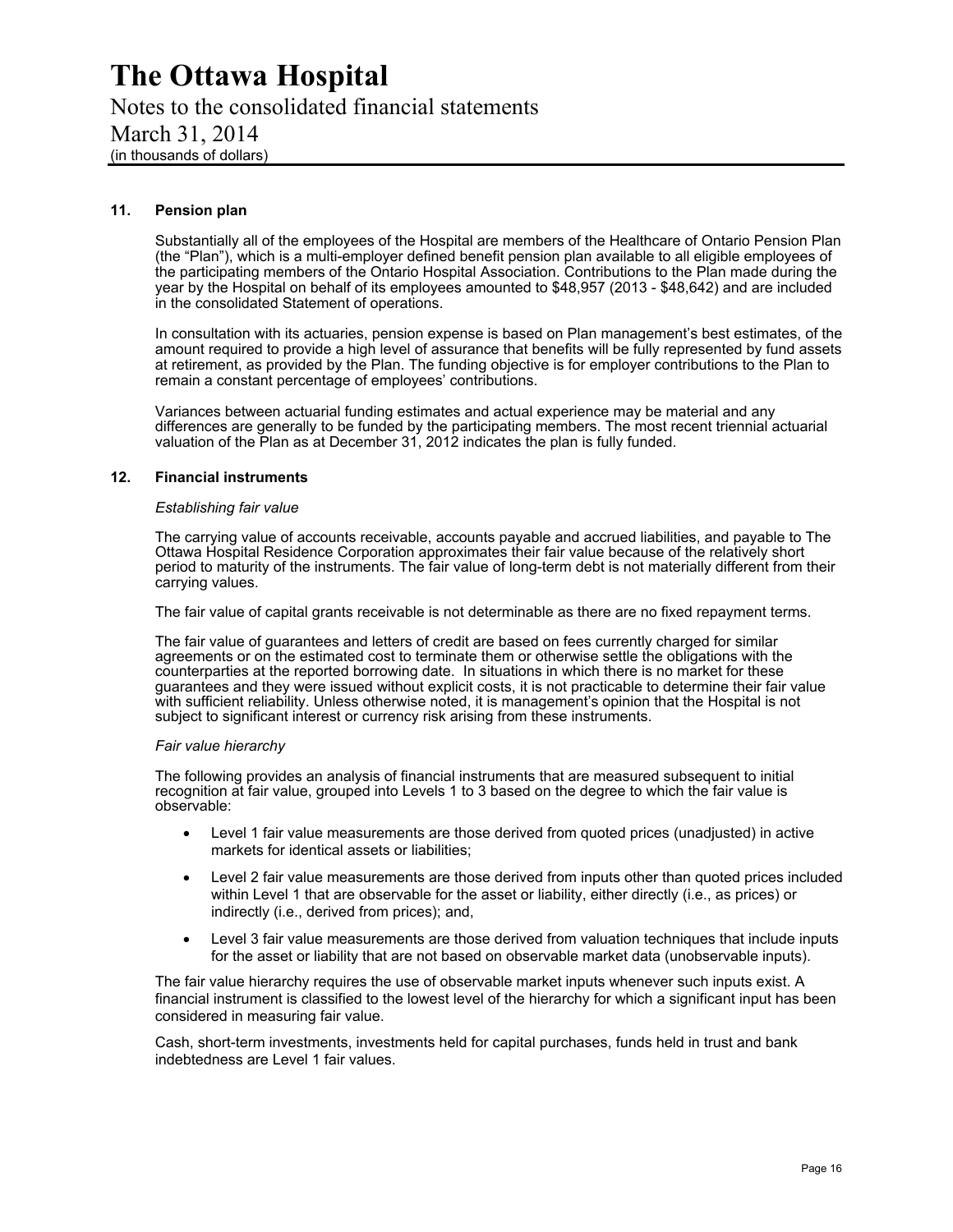Notes to the consolidated financial statements March 31, 2014 (in thousands of dollars)

#### **12. Financial instruments (continued)**

#### *Credit risk*

Credit risk relates to the potential that one party to a financial instrument will fail to discharge an obligation and incur a financial loss. The Hospital is exposed to credit risk on its accounts receivable as disclosed in Note 3. Management believes its allowance for doubtful accounts is sufficient on its receivables from patients and has implemented collection recovery procedures to mitigate its credit risk.

#### **13. Related entities**

The Ottawa Hospital Foundation:

The Hospital has an economic interest in The Ottawa Hospital Foundation (the "Foundation"), a taxexempt entity without share capital incorporated under the laws of Ontario. The Foundation was established to raise, receive, maintain and manage funds to be distributed towards various programs and capital projects of the Hospital.

During the year, the Hospital received \$9,567 (2013 - \$8,137) from the Foundation. As at March 31, 2014, the Hospital had a capital grant receivable from the Foundation amounting to \$3,888 (2013 - \$3,694) and an endowment receivable of \$150 (2013 - \$530). In addition, the Foundation donated giftsin-kind to the Hospital, which were recorded by the Hospital at no value. The Hospital provides the Foundation with office premises without charge.

#### Ottawa Hospital Research Institute:

The Hospital has an economic interest in the Ottawa Hospital Research Institute (the "Institute"). The Institute carries on and exclusively promotes scientific research and experimental development for the benefit of the general public. The Institute is a tax-exempt entity incorporated under the laws of Ontario.

As at March 31, 2014, the Hospital had an operational payable to the Institute amounting to \$3,741 (2013 - operational receivable of \$3,838). The Hospital provided \$8,936 (2013 - \$4,352) of base funding in support of resources to the Institute during fiscal 2014. The Hospital also provided \$150 (2013 - \$155) for specific operating expenditures to the Institute. These amounts are recorded in supplies and other on the consolidated Statement of operations.

#### Auxiliaries:

The Hospital has an economic interest in the Ottawa Civic Hospital Auxiliary, the Riverside Hospital Auxiliary and the Friends of the Ottawa General Hospital (the "Auxiliaries") and the Rehabilitation Centre Volunteer Association. The object of the Auxiliaries is to raise and receive funds to be distributed towards various programs and capital projects of the Hospital and its related Foundations. The Auxiliaries are taxexempt entities created under the laws of Ontario.

#### The Ottawa Hospital Residence Corporation:

The Hospital exercises control over The Ottawa Hospital Residence Corporation (the "Corporation"), a tax-exempt entity without share capital incorporated under the laws of Ontario providing residences to the interns and residents of the Hospital. The amount payable to the Corporation, amounting to \$5,806 (2013 - \$4,118), is subject to an interest rate of prime minus 1.85%, is due on demand and has no fixed terms of repayment.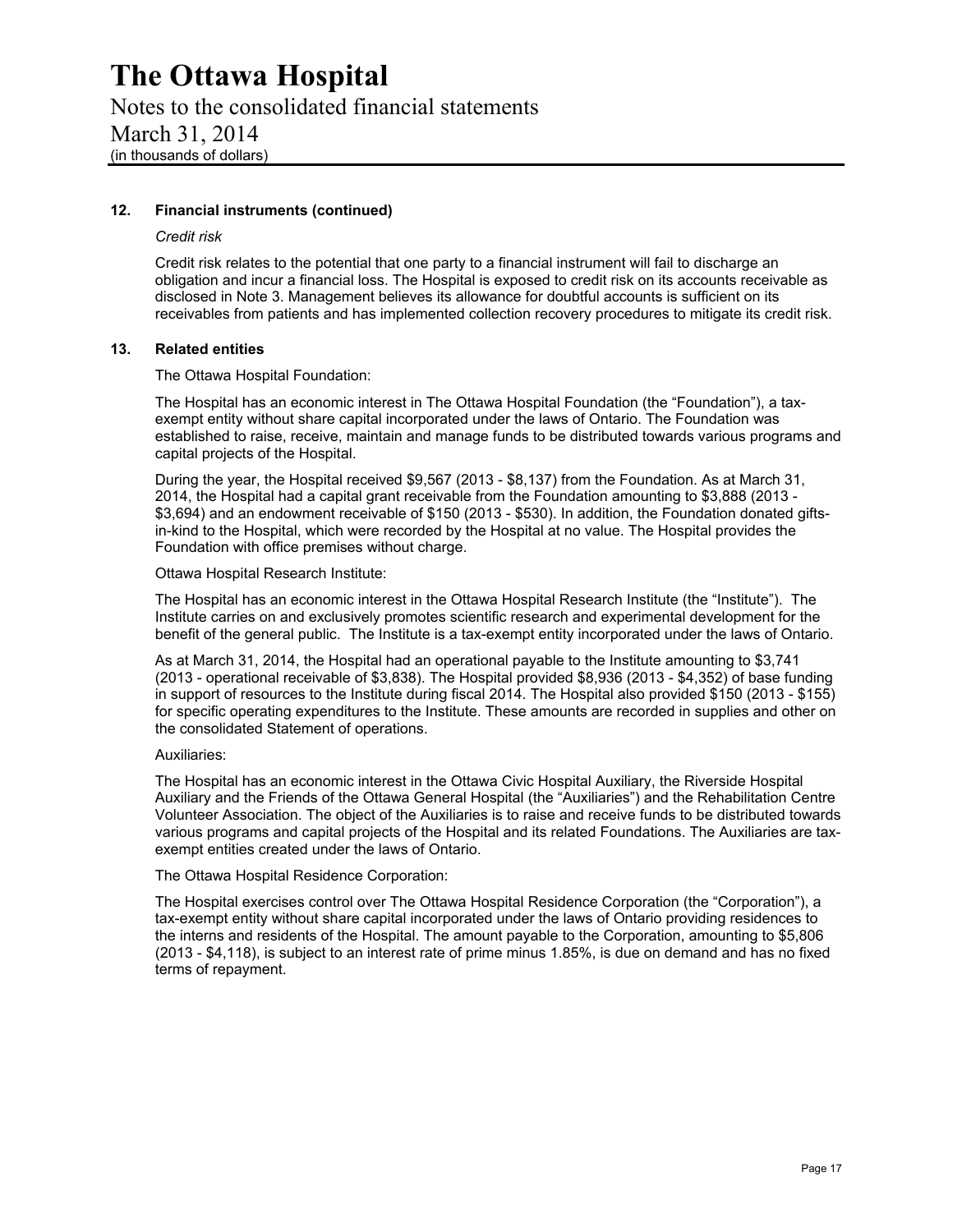Notes to the consolidated financial statements March 31, 2014 (in thousands of dollars)

#### **13. Related entities (continued)**

The Ottawa Hospital Residence Corporation: (continued)

The summarized assets, liabilities and results of operations for the Corporation for the year ended December 31 is as follows:

|                                              | 2013  | 2012     |
|----------------------------------------------|-------|----------|
|                                              | \$    | \$       |
| Financial position:                          |       |          |
| <b>Total assets</b>                          | 7,193 | 5,590    |
|                                              |       |          |
| <b>Total liabilities</b>                     | 267   | 218      |
| Net assets                                   | 6,926 | 5,372    |
|                                              | 7,193 | 5,590    |
|                                              |       |          |
|                                              | 2013  | 2012     |
|                                              | \$    | \$       |
| Results of operations:                       |       |          |
| Total revenue                                | 2,838 | 2,801    |
| Total expenses                               | 1,284 | 4,809    |
| Excess (deficiency) of revenue over expenses | 1,554 | (2,008)  |
|                                              | 2013  | 2012     |
|                                              | \$    | \$       |
|                                              |       |          |
| Cash flows:                                  |       |          |
| Operating                                    | 1,708 | (1, 594) |
| Investing                                    | (14)  | (184)    |
| Cash flows for the year                      | 1,694 | (1,778)  |

Hospital Food Services - Ontario Inc. and Ottawa Regional Hospital Linen Services Incorporated:

The Hospital is a founding member of Hospital Food Services - Ontario Inc. ("HFS") and of the Ottawa Regional Hospital Linen Services Incorporated ("ORHLS"). HFS and ORHLS were established to provide food and laundry services, respectively to member hospitals on a cost of service basis.

At March 31, 2014, the Hospital had an economic interest of \$3,723 (2013 - \$3,664) of total net assets of \$6,157 (2013 - \$6,027) of HFS. The corresponding interest in ORHLS was \$6,998 (2013 - \$6,965) of total net assets of \$12,189 (2013 - \$12,133).

For the year ended March 31, 2014, the Hospital provided \$1,557 (2013 - \$1,564) to HFS for food services and \$10,650 (2013 - \$10,196) to ORHLS for linen services. These amounts have been included in supplies and other on the consolidated Statement of operations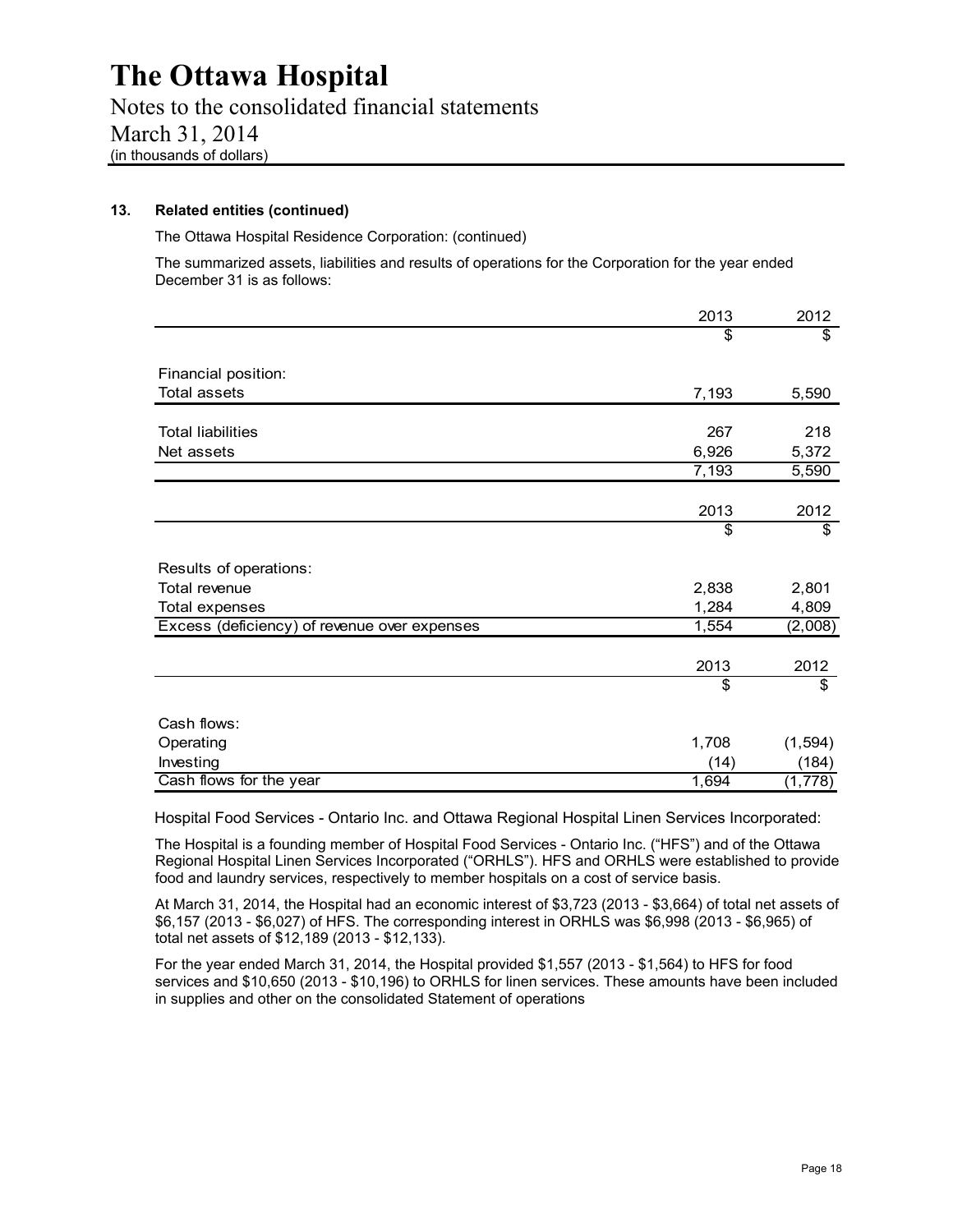Notes to the consolidated financial statements March 31, 2014 (in thousands of dollars)

#### **13. Related entities (continued)**

Eastern Ontario Regional Laboratory Association Inc.:

The Hospital is a founding member of Eastern Ontario Regional Laboratory Association Inc. ("EORLA"). EORLA was established to provide specialized laboratory services to the 16-member hospitals on a cost of service basis.

The Hospital entered into a contract with the Ministry of Health and Long-term Care of Ontario to construct a regional laboratory, including investments in capital equipment. As at March 31, 2014, The Ottawa Hospital had completed the project, at a total cost of \$25,376, of which \$7,834 (2013 - \$7,834) is to be funded by EORLA. In return for this capital investment, EORLA will be permitted to occupy the premises, under the provisions set out in the member Site Use Agreements.

At March 31, 2014, the Hospital had an economic interest of \$1,233 of total net assets of \$2,418. The Hospital also had a capital grant receivable from EORLA in the amount of \$7,834 (2013 - \$7,834) and an operational receivable of \$7,750 (2013 - \$4,798).

Champlain Health Supply Services:

The Hospital is a founding member of Champlain Health Supply Services ("CHSS"). CHSS was established to implement shared service collaboration for the hospitals in the Champlain Region that will integrate the operations of sourcing, procurement and logistics across the region.

As at March 31,2014, the Hospital had a payable of \$150 (2013 - \$601) to CHSS relating to expenses paid by CHSS on behalf of the Hospital.

#### **14. Changes in non-cash operating working capital items**

|                                          | 2014      | 2013      |
|------------------------------------------|-----------|-----------|
|                                          | \$        | \$        |
| Short-term investments                   | (394)     | (147)     |
| Accounts receivable                      | 8,693     | (16, 168) |
| Inventories                              | (1, 212)  | (2,894)   |
| Prepaid expenses                         | (493)     | (1,085)   |
| Accounts payable and accrued liabilities | (37,392)  | 10,275    |
|                                          | (30, 798) | (10, 019) |

#### **15. Commitments, contingencies and guarantees**

The nature of the Hospital's activities is such that there is usually litigation pending or in prospect at any time. With respect to claims at March 31, 2014, management believes the Hospital has valid defenses and appropriate insurance coverage in place. In the event any claims are successful, management believes that such claims are not expected to have a material effect on the Hospital's financial position.

A group of hospitals, including the Hospital, have formed the Healthcare Insurance Reciprocal of Canada ("HIROC"). HIROC is registered as a Reciprocal pursuant to provincial Insurance Acts which permit persons to exchange with other persons reciprocal contracts of indemnity insurance. HIROC facilitates the provision of liability insurance coverage to health care organizations in the provinces and territories where it is licensed. Subscribers pay annual premiums, which are actuarially determined, and are subject to assessment for losses in excess of such premiums, if any, experienced by the group of subscribers for the year in which they were a subscriber. No such assessments have been made to March 31, 2014.